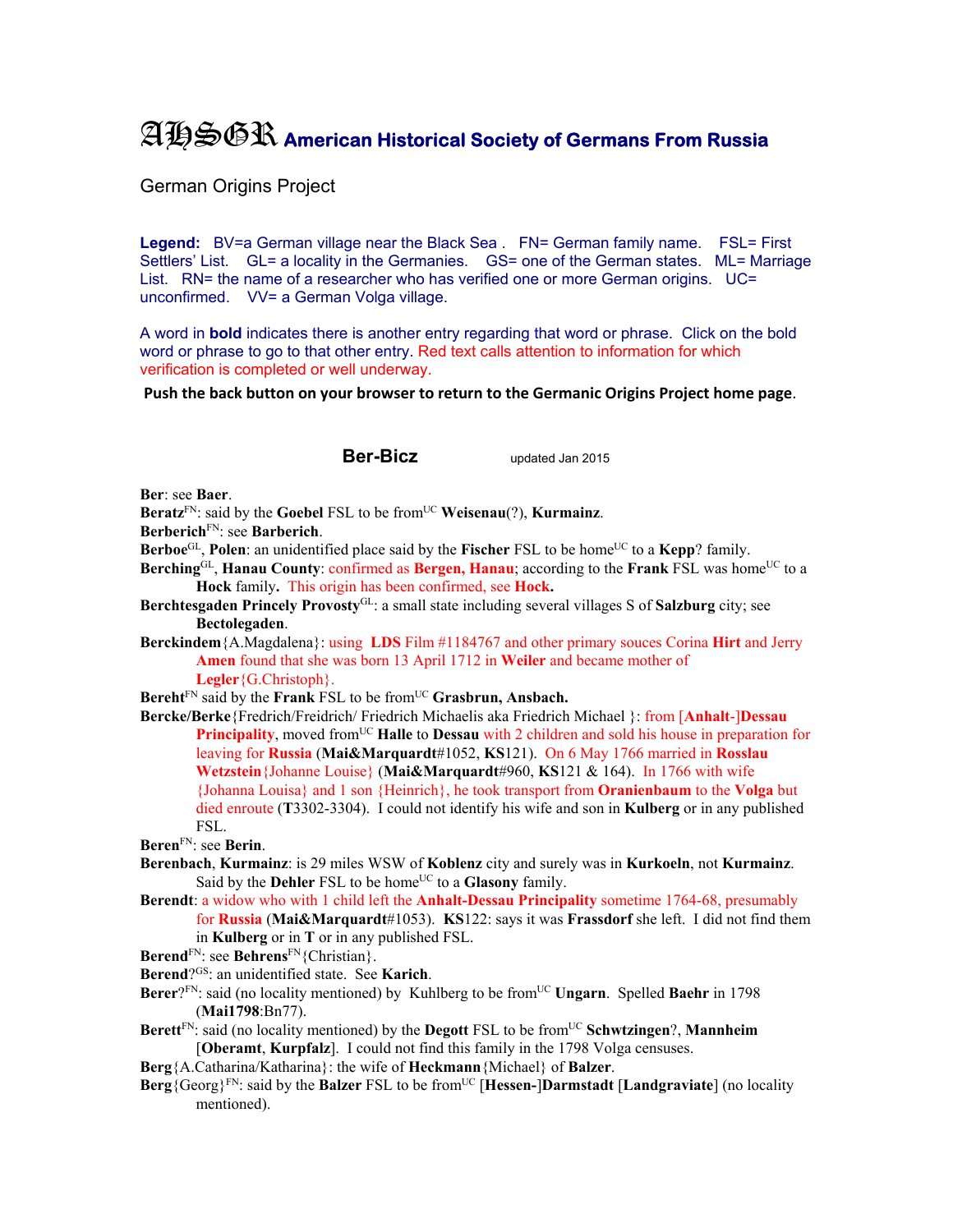- **Berg**<sup>FN</sup>: said by the **Belowescher Kolonien** FSL to be from<sup>UC</sup> the **Pfalz** (no locality mentioned).
- Berg<sup>FN</sup>: said by the Bettinger FSL to be from<sup>UC</sup> Schel[ch]erchen(?), Sachsen. I could not find any member of this family in **Mai1798**es.
- **Berg**FN{Sabina}: according to a **Luebeck** ML this woman married a **Sorgenfrey** man in 1766; by 1767 this couple was in **Boaro** (**Mai&Marquardt**#214). According to the **Boaro** FSL her maiden name was **Sueberg**.
- **Berg**<sup>FN</sup>{Thobias}: said by the **Boaro** FSL to be from<sup>UC</sup> **Silkerode**. Spelled **Berg** in 1798 (**Mai1798**: Bx43).
- **Berg**FN: said by the **Galka** FSL to be fromUC **Carcassonne**[**Frankreich**]. For 1798 see **Mai1798**:Gk5.
- **Berg**FN: the **GCRA** found evidence that this man who went to **Kassel** in about 1818 and again in about 1827 was the bornUC in **Meskau**GL, **Prussia**[**n Farther Pomerania**. See their book for detail.

**Berg**<sup>FN</sup>: said by the **Katharinenstadt** FSL to be from<sup>UC</sup> **Baerenbach**.

- **Berg/Bergen**{A.Maria}: married **Herrmann**{J.Georg} in **Rosslau** 29 May 1765 (**Mai&Marquardt**#862
- & **KS**121 & 134). I could not identify them either in **Kulberg**, in **T** or in any published FSL. **Berg**{Elisabeth widow of Herr **Albert**}: Berg was mistakenly given as her maiden name in
	- **Mai1798**:Kd18, but her maiden name has been proven as **Burger**.
- **Berg**FN: said by the **Seewald** FSL to be fromUC **Lampertheim**, **Worms**.
- **Berg**{Christian}: **KS**121 says he left<sup>UC</sup> **Kuechen** near **Witzenhausen** to go to Russia. I could not find him in any published FSL.
- **Berg**{Conrad}: **Kulberg**163 said he was a single Catholic from<sup>UC</sup> Olengein(?). Not in **T** or in any published FSL.
- **Berg**{G.Reinhard}: son of {J.Philip} of<sup>UC</sup> **Hanau** (County) and husband of **Hoerner**{M.Magdalena} and father of their son who was baptized in **Luebeck** 15 Aug 1766 (**Mai&Marquardt**#1329). Not found in any later source.
- **Berg**{Michael}: **KS**121 says he left<sup>UC</sup> **Hessen-Darmstadt** [Landgraviate] to go to Russia. I could not find him in any published FSL.
- **Berg**FN: see also **Burg**.
- **Berg**  $[Duchy]$ <sup>GS</sup>: this country lay along the E bank of the Rhein and occupied the lower Ruhr and lower Sieg river valleys, as well as the valleys of the Wupper and Agger rivers. Said by the **Paulskaya** FSL to be home<sup>UC</sup> to a **Steininger** family and possibly a **Mueller** family.
- **Bergdorf**BV: a German Lutheran village founded in the **Glueckstal district** of the **Odessa region** in 1808/09. Its 1816 and 1858 censuses are recorded in **KS**:658-669, with related entries scattered through pages 204-497. Much more information, including verification of origin, regarding these families can be found in the **GCRA** book The Glueckstalers in New Russia and North America and its accompanying CD-ROM – research led by **Margaret Freeman** and **Gwen Prizkau**, and edited by **Thomas Stangl**. Names in square brackets following family names are alternate, often later, versions of that name. The numbers following the family names are the household numbers as they appear in the censuses (Revision Lists) as reported by **KS**:
	- from **Abstatt**, **Heilbronn** [**Amt**], **Wuerttemberg**: (**Schock**150);
	- from **Adolzfurt**, **Oehringen** [**Amt**], **Wuerttemberg**: (**Zirp**/**Zuern**160);
	- from **Affalterbach**, **Backnang** [**Amt**], **Wuerttemberg**: (**Burr**124, 125, **Faber** aka widow **Burr**124);
	- from **Aidlingen**, **Boeblingen** [**Amt**], **Wuerttemberg**: (**Doefflinger**37);
	- from **Althengstett**, **Calw** [**Amt**], **Wuerttemberg**: (**Kramer**121);
	- from **Auenheim**, **Bischweiler** [**Amt**], **Elsass**: (**Zimmerling**2, 62);
	- from **Bahnbruecken**, **Bruchal** [**Amt**], **Baden**: (**Laemmle**26, 28);
	- from **Beinstein**, **Waiblingen** [**Amt**], **Wuerttemberg**: (**Miller**{G.Paul}8);
	- from **Bergfelden**, **Sulz** [**Amt**], **Wuerttemberg**: (**Henger**66, 114);
	- from **Bieselsberg**, **Calw** [**Amt**], **Wuerttemberg**: (**Schmid**(**t**){Johann Gottlieb}61, 112);
	- from **Bietigheim**, **Ludwigsburg** [**Amt**], **Wuerttemberg**: (**Maeule**122, 125);
	- from **Birlenbach**, **Sulz** [**Amt**], **Elsass**: (**Haas**8, 63);
	- from **Bissingen**, **Ludwigsburg** [**Amt**], **Wuerttemberg**: (**Scheufele**132, 136);
	- from **Bodelshausen**, **Tuebingen** [**Amt**]. **Wuerttemberg**: (**Staiger**41);
	- from **Bondorf**, **Boeblingen** [**Amt**], **Wuerttemberg**: (**Hofmeister**9);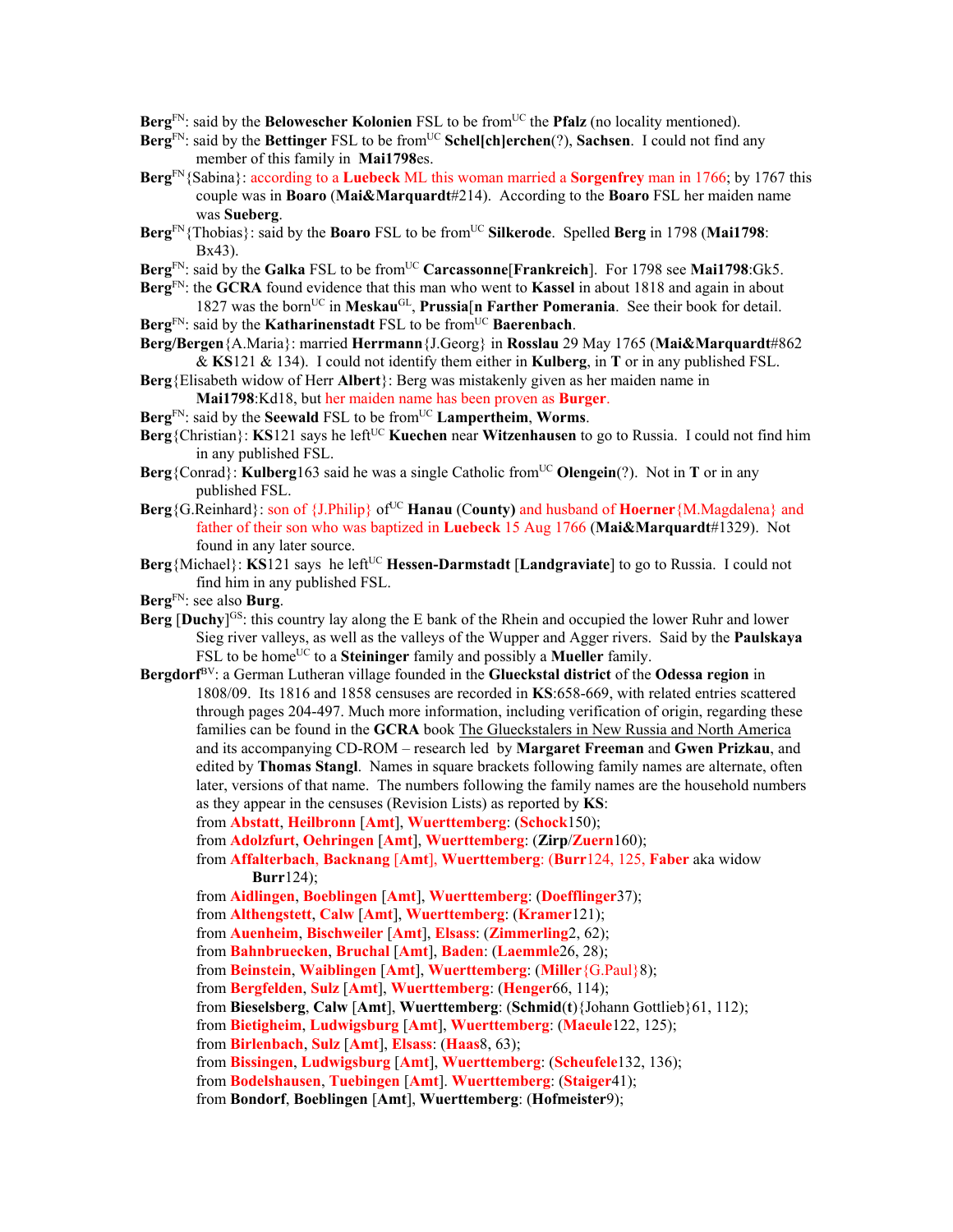- from **Breitenberg**, **Calw** [**Amt**], **Wuerttemberg**: (**Schneible**119);
- from **Breuningsweiler**, **Waiblingen** [**Amt**], **Wuerttemberg**: (**Haegele**);
- from **Buetten**, **Mackweiler**, **Zabern** [**Amt**], **Elsass**: (**All**/**Ahl**180, 181);
- from **Buttenhausen, Boettingen**, **Muensingen** [**Amt**], **Wuerttemberg**: (**Rauscher**17);
- from **Cresbach**, **Freudenstadt** [**Amt**], **Wuerttemberg**: (**Sturm**16);
- from **Dettingen**, **Nuertingen** [**Amt**], **Wuerttemberg**: (**Huber**45);
- from **Deutschbach**, **Reichau**, **Galicia**: (**Merkel**50);
- from **Doernach**, **Tuebingen** [**Amt**], **Wuerttemberg**: (**Schenk**140);
- from **Doerrenbach**, **Bergzabern** [**Amt**], **Pfalz**: (**Hey**58, **Faut**/**Fauth**7);
- from **Duerrenwaldstetten**, **Sulz** [**Amt**], **Wuerttemberg**: (**Stein**{Christian}29);
- from **Eberspiel**, **Calw** [**Amt**], **Wuerttemberg**: (**Schnuerle**139);
- from **Ehrbardorf**, **Posen**, **Preussen**: (**Mattwich**1780;
- from **Ehrstaedt**, **Sinsheim** [**Amt**], **Baden**: (**Lauer**115);
- from **Entringen**, **Tuebingen** [**Amt**], **Werttemberg**: (**Schaefer**{G.Fried.}71, **Stickelmaier**146, **Weiss**145);
- from **Enzweihingen**, **Vaihingen** [**Amt**], **Wuerttemberg**: (**Schuler**{Jacob Gottlieb}182);
- from **Erdmannhausen**, **Ludwigsburg** [**Amt**], **Wuerttemberg**: (**Haegele**126, **Jenner**127);
- from **Fellbach**, **Waiblingen** [**Amt**], **Wuerttemberg**: (**Aldinger**30, **Deile**27, **Hofmeister**9);
- from **Forchtenburg**, **Oehringen** [**Amt**], **Wuerttemberg**: (**Braun**171);
- from **Freudenstein**, **Maulbronn** [**Amt**], **Wuerttemberg**: (**Goehring**162);
- from **Gaechingen**, **Urach** [**Amt**], **Wuerttemberg**: (**Meier**{Jacob}5;
- from **Glatz**, **Preussisch Schlesien**: (**Reuter**/**Reutter**{Peter}142);
- from **Goeppingen**, **Goeppingen** [**Amt**], **Wuerttemberg**: (**Ekler**10, **Stieb**10);
- from **Graben**, **Karlsruhe** [**Amt**], **Baden**: (**Braun**171);
- from **Groembach**, **Suedpreussen**: (**Stein**{Johann Martin}29);
- from **Gross-Bottwar**, **Ludwigsburg** [**Amt**], **Wuerttemberg**: (**Kurrle**133);
- from **Grossingersheim**, **Ludwigsburg** [**Amt**], **Wuerttemberg**:
	- (**Aiperschbach**[**Aipersbach/Aipperspach**]154, **Grill**121, **Hettich**131);
- from **Grossliebental**: (**Schuler**{Gottlieb}182);
- from **Gross-Polen**: (**Luetzow**40);
- from **Gross-Sachsenheim**, **Ludwigsburg** [**Amt**], **Wuerttemberg**: (**Grieshaber**167);
- from **Gueglingen**, **Brackenheim** [**Amt**], **Wuerttemberg**: (**Esser**/**Jesser**170);
- from **Gutenberg**, **Kirchheim** [**Amt**], **Wuerttemberg**: (**Fischer**{Michael, Anna Maria}10,44);
- from **Haitersbach**, **Nagold** [**Amt**], **Wuerttemberg**: (**Goetz**{Johann Georg}14, 68);
- from **Hausen ob Verona**, **Tuttlingen** [**Amt**], **Wuerttemberg**: (**Zink**30, 65);
- from **Hilsbach**, **Suedpreussen**: (**Stein**{Johann Martin};
- from **Igelsloch**, **Calw** [**Amt**], **Wuerttemberg**: (**Bertsch**116);
- from **Ingolsheim**, **Sulz** [**Amt**], **Elsass**: (**Alexander**1, **Herr**1);
- from **Kaelberbronn**, **Freudenstadt** [**Amt**], **Wuerttemberg**: (**Weisert**/**Weissert**11, 59);
- from **Kallenberg**, **Backnang** [**Amt**], **Wuerttemberg**: (**Rau**{Johann Friedrich}25); from **Kaltenbach**: (**Rau**25);
- from **Kaltental**, **Stuttgart** [**Amt**], **Wuerttemberg**: (**Kurrle**133, **Rall**149);
- from **Kaltenwesten**, **Heilbronn**[**Amt**], **Wuerttemberg**: (**Arnold**158, **Behringer**[**Beringer**]157, **Frank**155, **Gnang**/**Ganje**157, **Mueller**(Christian Friedrich}159,
	- **Rieker**[**Riecker**]{Johannes}156;
- from **Kandel**, **Germersheim** [**Amt**], **Pfalz**: (**Clemens**54);
- from **Keffenach**, **Weissenburg** [**Amt**], **Elsass**: (**Kauz**/**Kautz**14);
- from **Kirchentellinsfurt**, **Tuebingen** [**Amt**], **Wuerttemberg**: (**Nagel**49);
- from **Kleeburg**, **Weissenburg** [**Amt**], **Elsass**: (**Haller**51);
- from **Klein Ingersheim**: (**Klein**{Fried.}122, **Messner**120);
- from **Kleinniedesheim**, **Worms** [**Amt**], **Pfalz**: (**Merkel**50);
- from **Kuernbach**, **Bretten** [**Amt**], **Baden**: (**Siffermann**{Johannes}56);
- from **Leidringen**, **Balingen** [**Amt**], **Wuerttemberg**: (**Hollweger**117);
- from **Lembach**, **Sulz** [**Amt**], **Elsass**: (**Bender**22, 55);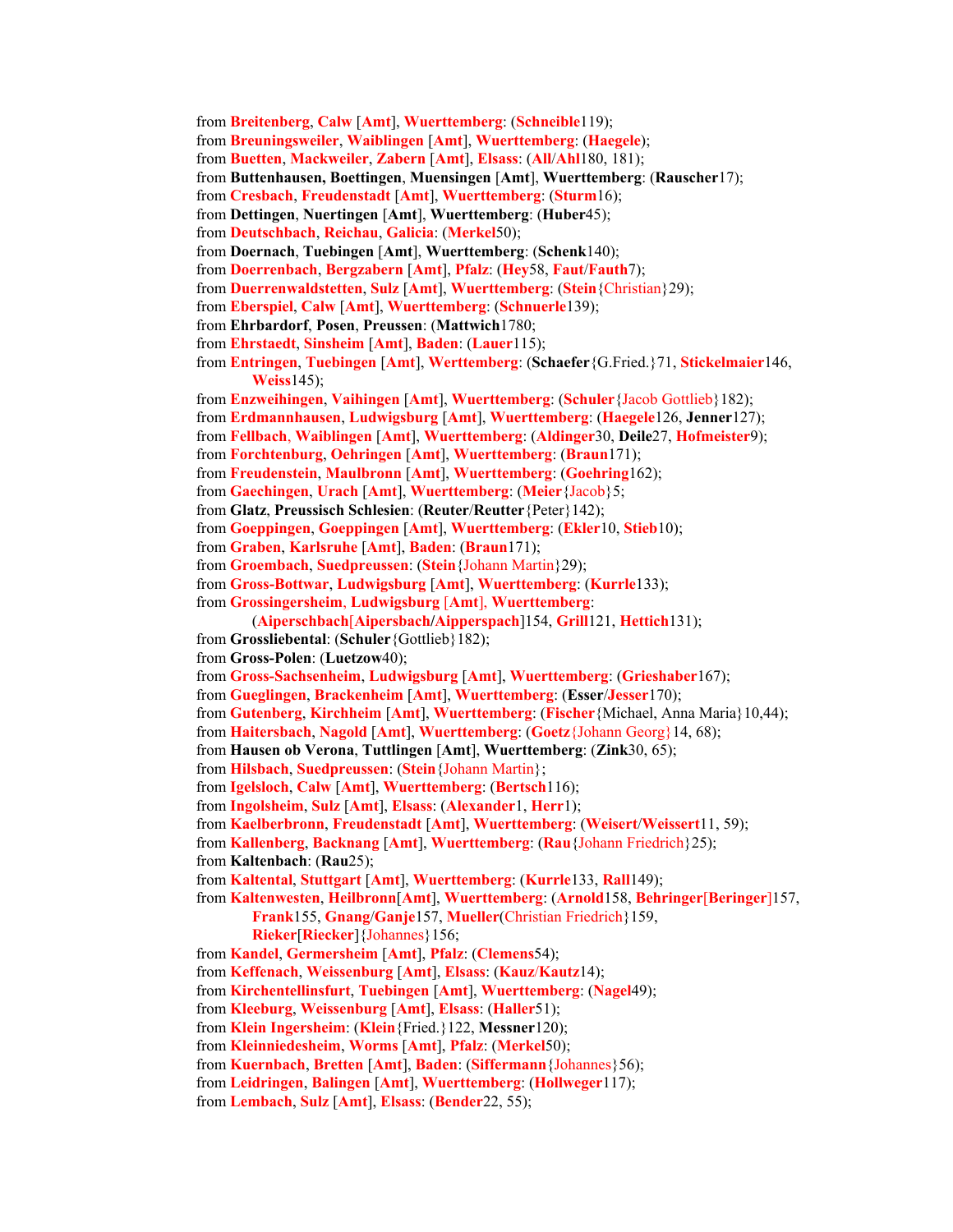- from **Leonberg**, **Stuttgart** [**Amt**], **Wuerttemberg**: (**Siffermann**{Lorenz Jr}56);
- from **Leonbronn**, **Brackenheim** [**Amt**], **Wuerttemberg**: (**Fischer**{Karl F}161);
- from **Ludwigsburg**, **Wuerttemberg**: (**Meier**{Karl Friedrich}5);

from **Luisenfeld**, **Polen**: (**Faas**{Jacob Jr}60);

- from **Mackweiler**, **Zabern** [**Amt**], **Elsass**: (**Hofmann**{Philipp}22);
- from **Markgroeningen**, **Ludwigsburg** [**Amt**], **Wuerttemberg**: (**Wixler**{Christian Heinrich } 137);
- from **Markowitz**, **Krzepien** [**Amt**], **Suedpreussen**: (**Dollinger**{Gottlieb}69);
- from **Meisenheim**, **Bad Kreuznach**, **Pfalz**: (**Amann**[**Aman**/**Amman**]{Philipp}15,  ${Heinrich}169$ ;
- from **Mittellbergheim**, **Barr** [**Amt**], **Strasbourg** [**Oberamt**], **Elsass**: **Siffermann**{Lorenz  $Sr$ }56);
- from **Moehringen**, **Stuttgart** [**Amt**], **Wuerttemberg**: (**Grieb**39);
- from **Moenschweiler**, **Villingen** [**Amt**], **Baden**: (**Flaig**36, **Vosler**21);
- from **Moessingen**, **Tuebingen** [**Amt**], **Wuerttemberg**: (**Schmid**(Dionysius' sons)129, 143);

from **Moetzingen**, **Boeblingen** [**Amt**], **Wuerttemberg**: (**Kussmaul**57, 151);

- from **Muehlhausen**, **Vaihingen** [**Amt**], **Wuerttemberg**: (**Bauer**{Friedericka} aka frau **Teske**179, **Rapp**138);
- from **Murrhardt**, **Backnang** [**Amt**], **Wuerttemberg**: (**Dietrich**46);
- from **Musberg**, **Boeblingen** [**Amt**], **Wuerttemberg**: (**Stebler**118);

from **Neckarwesthiem** [formerly **Kaltenwesten**], **Heilbronn** [**Amt**], **Wuerttemberg**:

(**Arnold**158, **Behringer**[**Beringer**]157, **Frank**155, **Gnang**/**Ganje**157,

- **Laitenberger**159, **Mueller**(Christian Friedrich}159, **Rieker**[**Riecker**]{Johannes}156);
- from **Neidlingen**, **Nuertingen** [**Amt**], **Wuerttemberg**: (**Doeffinger**37);
- from **Nellingsheim**, **Rottenburg** [**Amt**], **Wuerttemberg**: (**Hermann**{Jacob}19);
- from **Neudingen**, **Oehningen** [**Amt**], **Wuerttemberg**: (**Eberle**152);
- from **Neuenstein**, **Oehringen** [**Amt**], **Wuerttemberg**: (**Dietz**102, **Fischer**{Georg M}101, 130);
- from **Neuhausen**, **Tuttlingen** [**Amt**], **Wuerttemberg**: (**Lang**{Danizel}120);
- from **Neusatz**, **Neuenburg** [**Amt**], **Wuerttemberg**: (**Pfeifer**61, **Wacker**35);

from **Nieder-Floersheim**, **Worms** [**Amt**], **Pfalz**: (**Obenauer**{Johann Philipp} aka **Fischer**{Gottlieb}47, 99);

- from **Oberbrueden**, **Backnang** [**Amt**], **Wuerttemberg**: (**Trefz**177);
- from **Oberjessingen**, **Herrenberg** [**Amt**], **Wuerttemberg**: (**Roll**32);
- from **Oberseebach**, **Sulz** [**Amt**], **Elsass**: (**Bender**{Michael}55, 105, **Rindel**52);
- from **Oetisheim**, **Vaihingen** [**Amt**}, **Wuerttemberg**: (**Rudolf**{Christian}72);
- from **Ostrowiec**, **Galicia**: (**Merkel**{Johann Jacob, Georg});
- from **Pfalzengrafenweiler**, **Freudenstadt** [**Amt**]. **Wuerttemberg**: (**Rath**34);
- from **Pfrondorf**, **Tuebingen** [**Amt**], **Wuerttemberg**: (**Redenbach**36);
- from **Pleidelsheim**, **Ludwigsburg** [**Amt**], **Wuerttemberg**: (**Grill**121, **Hafner**{Jakob}166);
- from **Preussisch Schlesien**: (**Roessler**/**Ressler**33);
- from **Radzivilov**, **Russia** [**Ukraine**]: (**Amann**{**Aman**/**Amman**}(Heinrich)169);
- from **Reilingen**, **Mannheim**, **Baden**: (**Spielmann**24, and possibly **Bedorf**24);
- from **Reinighof**, **Rumbach**, **Pfalz**: (**Bender**{Eva}55);

from **Remmingsheim**, **Rottenburg** [**Amt**], **Wuerttemberg**: (**Kaz** aka frau **Kussmaul**57);

- from **Riederich**, **Urach** [**Amt**], **Wuerttemberg**: (**Manhalter**164);
- from **Rott**, **Sulz** [**Amt**], **Elsass**: (**Alexander**{Johannes}1);

from **Rountzenheim**, **Roppenheim parish**, **Bischweiller** [**Amt**], **Elsass**:

- (**Wolf**{Matthias/Friedrich}172;
- from **Rumbach**, **Pfalz**: (**Bender**{Johann Georg Sr}55);
- from **Sabawa**, **Josefow**, **Galicia**: (**Merkel**{Johann Georg}50);
- from **Scheppach**, Waldbach Parish, **Oehringen** [**Amt**], **Wuerttemberg**: (**Hoffmann**  {Mattias}15, **Knorr**165, **Steigmann**133);
- from **Schwieberdingen**, **Ludwigsburg** [**Amt**], **Wuerttemberg**: (**Wikeler**137); from **Sessenheim**, **Bischweiler** [**Amt**], **Elsass**: (**Metzger**{Christian}4, **Nass**3,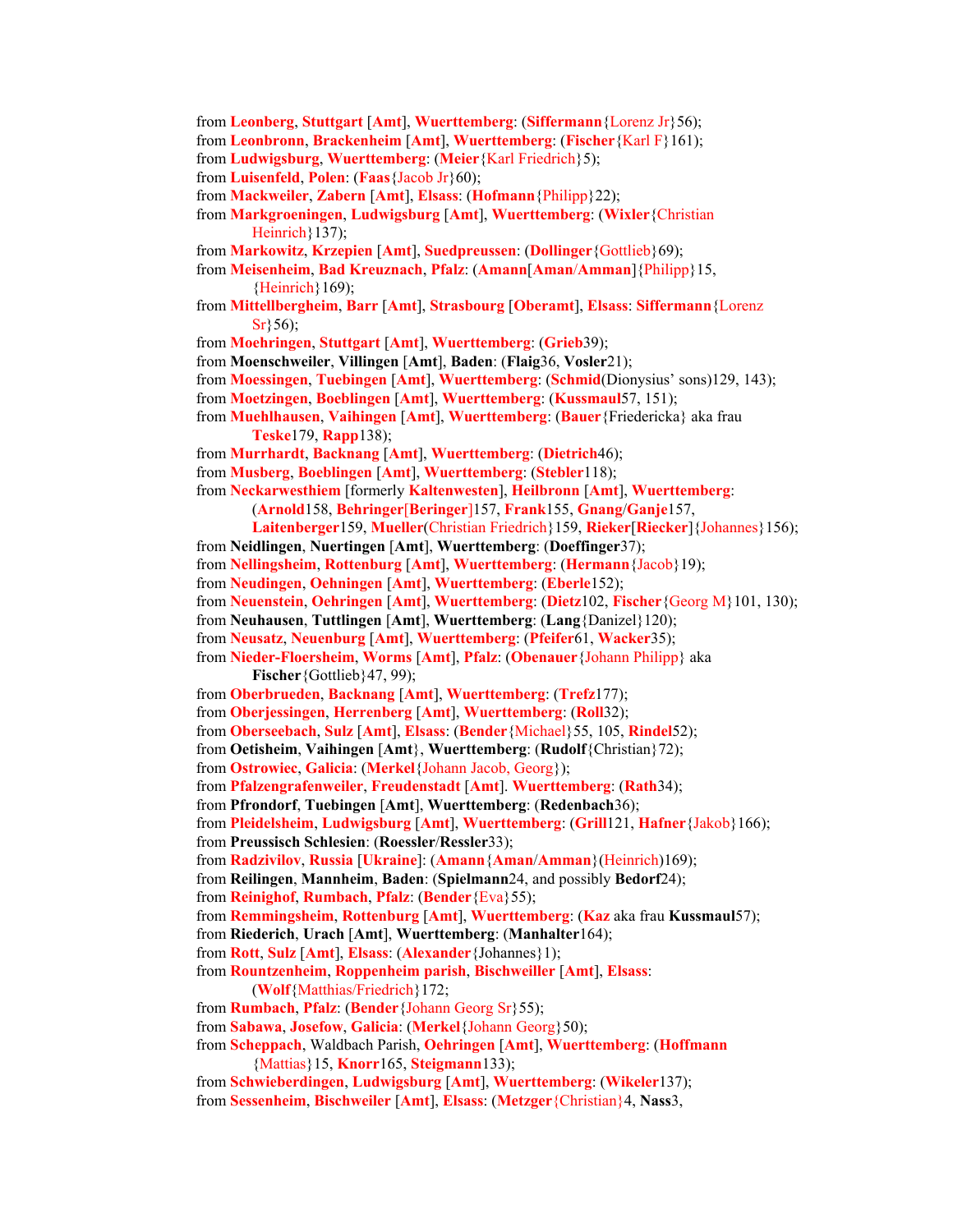**Wolf**{Matthias/Friedrich}172);

- from **Sigmarswangen**, **Sulz** [**Amt**], **Wuerttemberg**: (**Leicht**{Johann Jacob Sr}13);
- from **Smolin**, **Reichau**, **Galicia**: (**Miller**{Joseph}23;
- from **Spital** (**Schoengrund**), **Hohensalza** [**Amt**], **Posen**: (**Leicht**{Jacob Friedrich}13, {Johann Georg?}12);
- from **Spoeck**, **Karlsruhe** [**Amt**], **Baden**; (**Kroll**31);
- from **Stuttgart**, **Wuerttemberg**: (**Kabel**43);
- from **Trossingen**, **Tuttlingen** [**Amt**], **Wuerttemberg**: (**Spek**/**Speck**20);
- from **Trusseje**, **Preussen**: (**Kaercher**50);
- from **Tuebingen, Wuerttemberg**: (**Wittich**168);
- from **Tuttlingen**, **Tuttlingen** [**Amt**], **Wuerttemberg**: (**Haux**26, 64);
- from **Undingen**, **Reutlingen** [**Amt**], **Wuerttemberg**: (**Gugel**/**Hugel**125);
- from **Unknown**: (**Bart**/**Barth**18, **Borngraeber**15, **Dollinger**69, **Faas**110, **Faut**/**Fauth**7,
	- **Geigle**38, **Jockel**42, **Klipfel**53, **Luetzow**40, **Reis**4, **Riker**70, **Schmid**{Johann}61, **Spitzer**110);
- from **Vaihingen** [**auf den Fildern**], **Stuttgart** (**Amt**), **Wuerttemberg**: (**Elsaesser**163); from **Waldbach**, **Scheppach Parish**, **Wuerttemberg**: (**Steigmann**133);
- from **Warsaw**: (**Faas**60);
- from **Weinsberg**, **Heilbronn** [**Amt**], **Wuerttemberg**: (**Wolf**{Elias}148);
- from **Weisweil**, **Emendingen** [**Amt**], **Baden**: (**Klipfel**53);
- from **Woessingen**, **Karlsruhe** [**Amt**], **Wuerttemberg**: (**Hauf**2, **Huft**48);
- from **Zaisenhausen**, **Sinsheim** [**Amt**], **Baden**: (**Hertle**44, 67);
- from **Zavelstein**, **Valw** [**Amt**], **Wuerttemberg**: (**Bertsch**116).
- from **Zickwerder**, **Wirsitz parish**, **Posen Department**, **Preussen**: (**Rudolph**72);
- from **Zweibruecken**, **Pfalz**: (**Wittich**{Philipp Jakob}168);
- Berge<sup>FN</sup>: said by the **Phillipsfeld** FSL to be from<sup>UC</sup> **Kuechen-bei-Walkdappel**, [Hessen-Kassel] **Landgraviate**]. For 1769 see **Mai1798**:Mv2283.
- **Bergedorf**, **Hamburg** [**Imperial City**]: is now a neighborhood 9 miles SE of **Hamburg** city centre and was said by the **Stahl-am-Tarlyk** FSL to be home<sup>UC</sup> to the Gies family.
- **Bergel**FN{Barbara}: married **Weigele**{Thomas} in **Luebeck** 12 Oct. 1765 (**Mai&Marquardt**#29 & **KS**163}. Not found in **Kulberg** or **T**. By July 1766 they had settled in **Herzog** FSL #27 which said she was from<sup>UC</sup> Erlangen, Bayreuth.
- **Bergem**FN: see **Bernard**.
- **Bergen**FN{A.Maria}: she married in **Rosslau** 29 May 1765 **Herrmann**{J.Georg} (**Mai&Marquardt**#862, **KS**121). I could not find them in any published FSL.
- **Bergen**<sup>GL</sup>: said by the **Holstein** FSL to be home<sup>UC</sup> to a **Kuxhausen** family. This may be **Bergen, Lower Saxony**, some 30 miles NE of **Hannover** city.
- **Bergen**GL, **Hanau County**: was just to the NE of old **Frankfurt-am-Main**, now incorporated into Frankfurt as part of the Bergen-Enkheim neighborhood in northeastern Frankfurt. See **Berching**.
- **Bergen**?, **Schwedisch Vorpommern**: 24 km NE of **Stalsund** city, it was said by the **Schwed** FSL to be home<sup>UC</sup> to a **Nummerstein** family.
- **Berger**<sup>FN</sup>: this widower was said by the **Boaro** FSL to be from<sup>UC</sup> **Geschetet**?.
- **Berger**FN: the **Grimm** FSL says a widowed Berger mother-in-law was living with a young Schott couple who had come from **Mehlis**(?). In the 1798 census, **Schott**'s wife's maiden name is given as **Becker**.
- **Berger**FN: said by the **Kukkus** FSL to be fromUC **Dierdorf**, **Nassau**.
- Berger<sup>FN</sup>: said by the Leichtling FSL to be from<sup>UC</sup> Bilertann(?), Swabia (no locality mentioned).
- **Berger**FN: said by the **Mariental** FSL to be fromUC **Ueberlingen**.
- **Berger**FN: said by the **Messer** 1798 census to be the maiden name of frau **Hargenhein** (**Mai1798**:Ms4)
- Berger<sup>FN</sup>: said by the Norka FSL to be from<sup>UC</sup> Isenburg (no locality mentioned). For possible 1798 see **Mai1798**:Kk13.
- **Berger**FN{A.Maria}: married **Heilmann**{J.Christian} in **Luebeck** in 25 April 1766
	- (**Mai&Marquardt**#146). She evidently died soon thereafter because he arrived in **Russia** with a new wife {Margaretha} in July 1766 (**Kulberg**1506).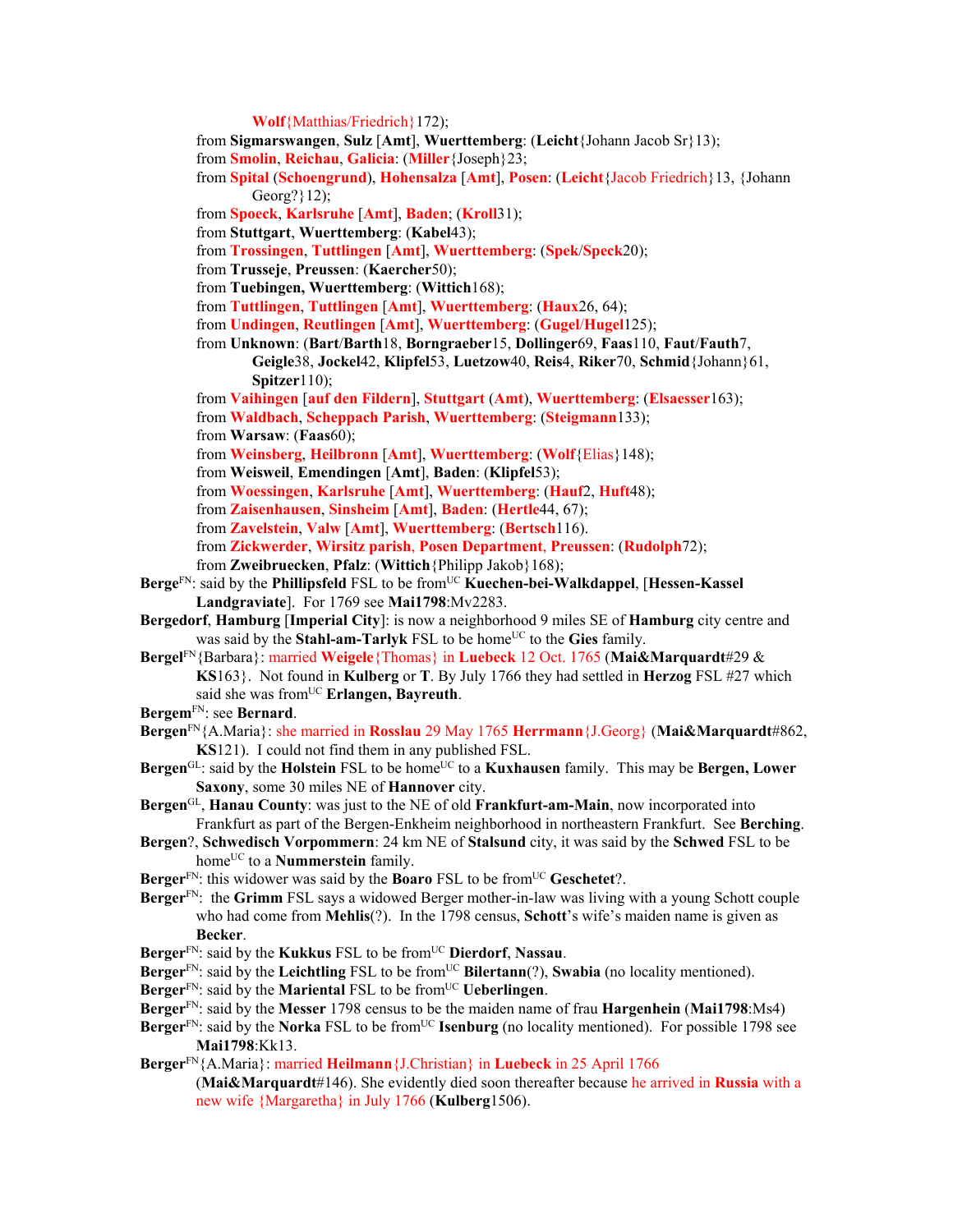**Berger**<sup>FN</sup>: said by the **Paulskaya** FSL to be from<sup>UC</sup> Artburg.

- **Berger**{nameless}<sup>FN</sup>: said by the **Reinwald** FSL to be from<sup>UC</sup> **Windeck**, [Berg Duchy], with a Brunner step-daughter and **Reimer** step-children in the household.
- Berger {nameless}<sup>FN</sup>: his wife was said by the **Reinwald** FSL to be from<sup>UC</sup> **Naehermemmingen**?. **Wuerttemberg** [**Duchy**].
- Berger<sup>FN</sup>: said by the Schuck FSL to be from<sup>UC</sup> Laudenbach?, **Kurpfalz**. Spelled Wendelberger and **Barger** as well as Berger in 1790 and 1798 (**Mai11798**:Mv2631,Vm21,Gb63 and Su9).
- **Berger**FN: said by the **Seelmann** FSL to be fromUC **Graevenstein**?, **Kurpfalz**. For 1798 see **Mai1798**:Sm38.
- **Berger**<sup>FN</sup>: said by the **Warenburg** FSL to be from<sup>UC</sup> **Menningen**?, **Kurpfalz** with a **Conrad** stepson in the household. I could not find them in **Mai1798**.
- **Berger**{Catharina Magdalena}: married **Kerting**{J.Christoph} in **Rosslau** on 16 June 1766 (**Mai&Marquardt**#1014 & **KS**138). Not found in **Kulberg**, **T** or in any published FSL.
- **Berger**{Johanna Sophie}: Anhalt-Dessau archives mention that she was 18, the daughter of a herdsman from Poetnitz near **Dessau** city, apparently heading for Russia. I have been unable to identify any further trace of her (**Mai&Marquardt**#1054).

**Berger**FN{Johannes}: he married in **Buedingen** on 9 March 1766 **Ruppel**{Katharina}

(**Mai&Marquardt**#391, **KS**121). I could not find them in **Kulberg**, **T**, or in any published FSL. **Berger**FN: also see **Belger** and **Preger**?.

- **Bergeritz**<sup>FN</sup>: said by the **Koehler** FSL to be from<sup>UC</sup> **Salmuenster**. I could not find this family name in the 1798 censuses.
- **Berget**FN: a **Luebeck** ML say she married a **Scheller** man in 1766; by latter in 1766 this couple was in **Doenhof** (**Mai&Marquardt**#526).
- **Bergfelde**GL, **Czenstochau Amt**, **Suedpreussen**: later called **Hochberg** and **Hoberg**. The **Weisert** family that went to **Berdorf** was here for a time. The **GCRA** said this was near **Gorzeinia** and they also associated the **Bross**, **Dollinger**, and **Kirschmann** families with this place. See their book for details.
- **Bergfelden**GL, **Horb** [**Amt**], **Wuerttemberg**: said, evidently mistakenly, by the 1816 **Glueckstal** census to be home<sup>UC</sup> to the **Heinzelmann** family. Was proven by the **GCRA** to be home to the **Hauser** family that settled in **Neudorf**.
- **Bergfelden**GL, **Sulz** [**Amt**], **Wuerttemberg**: is some 3 miles ESE of **Sulz-am-Neckar**, and was proven by the **GCRA** to be home to the **Henger** family which went to **Bergdorf**; see their book for more details. This apparently is the same place as the previous entry.
- **Berghausen**<sup>GL:</sup> an unidentified place said by the **Paulskaya** FSL to be home<sup>UC</sup> to a **Podt**? family. There were at least 19 Berghausen in the Germanies.
- **Berghausen**GL**,** [**Solms-**]**Braunfels** [**Principality**]: is some 5 N of **Braunfels** city, and said by the **Kukkus** FSL to be home<sup>UC</sup> to **Becker** and **Isheim** families.
- **Berghausen**GL**, Graefenstein Amt**: is **Berghausen, Solms-Braunfels**.
- **Bergheim**GL, **Hanau**: see **Hekeberkhental**. This probably is the same place as the following entry.
- **Bergheim**GL, **Stollberg-Gedern County**: a parish center 1.5 miles E of **Ortenberg**.
- **Bergheuser**FN: they were listed in the **Susannental** FSL as step-daughters of **Nenner**, but no origin was given.. I could not locate them or any descendants in **Mai1798**.
- **Bergholz**<sup>FN</sup>: this stepson was said by the **Boaro** FSL to be living in a **Seifert** family that was from<sup>UC</sup> **Stondorf**(?). Spelled **Bergholz** in 1798 (**Mai1798**: Mn28).
- **Bergisch Gladbach**<sup>GL</sup>, **Berg Duchy**: is some 7.5 miles ENE of downtown **Koeln** city.
- **Berglengenbach**, **Rhineland-Palatinate**, see **Burglengenfeld.**
- **Bergman**FN: see also **Bergmann**.
- Bergmann<sup>FN</sup>: said by the **Boaro** FSL to be from<sup>UC</sup> **Falun**, **Schweden**. Spelled **Bergman** in 1798 (**Mai1798**: Dr35).
- **Bergmann**<sup>FN</sup>: said by the **Galka** FSL to be from<sup>UC</sup> **Elmenhorst**?. I could not find this family in the 1798 Volga censuses.
- **Bergmann**<sup>FN</sup>: said by the **Paulskaya** FSL to be from<sup>UC</sup> **Bruecken**? With Heinrich stepdaughters living next door. I could not find this family in the 1798 Volga censuses.
- **Bergmann**FN{A. Maria}: she married in **Buedingen** on 8 March 1766 **Lang**{Johann}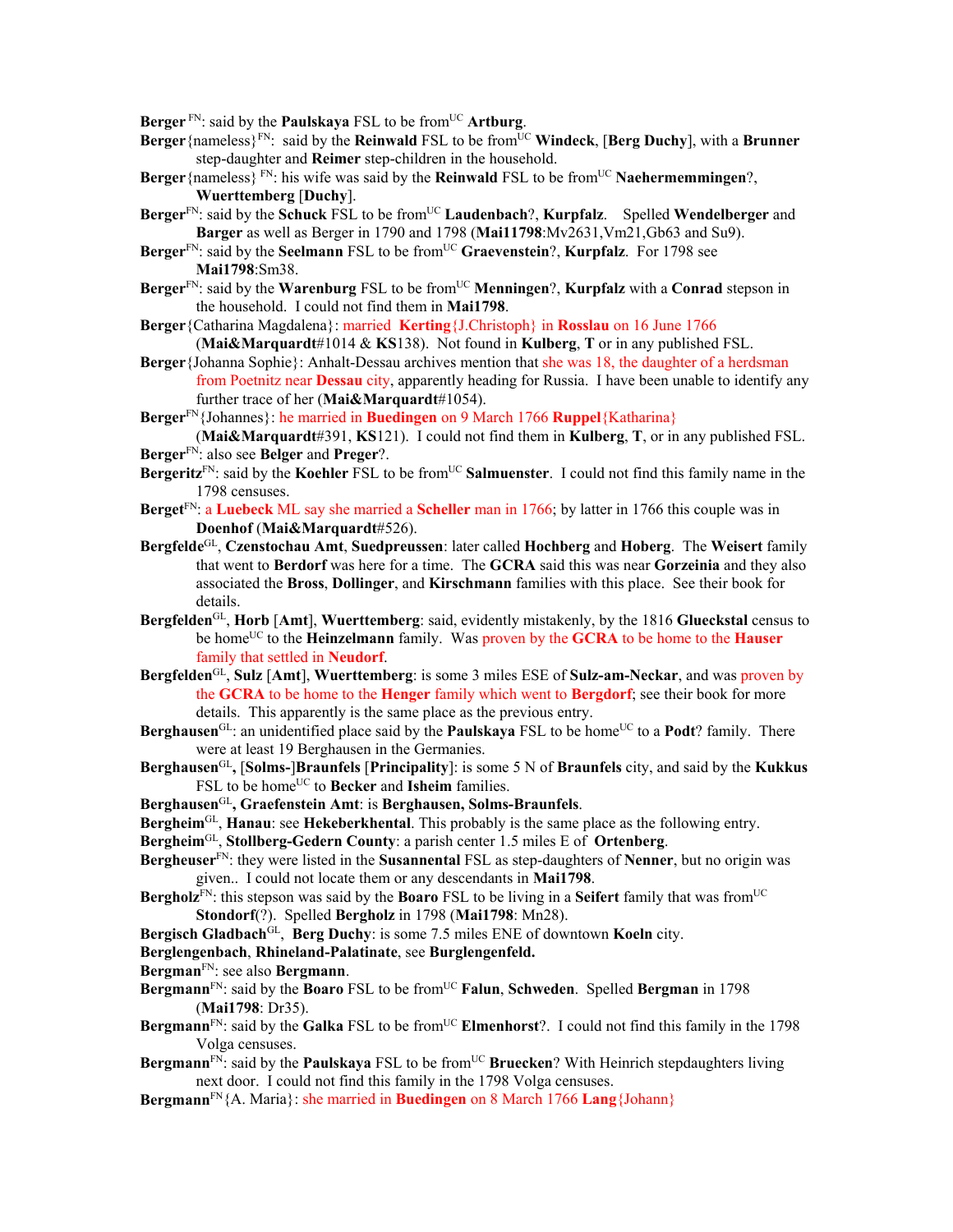(**Mai&Marquardt**#386, **KS**121, 142). I could not find them in any published FSL.

- **Bergmann** {Hendrik}: **KS**:82 and 121 say this was a party of 3 from<sup>UC</sup> Helsinki who in 1764 was sent on to the **Saratov** area as part of the group of colonists transported under the command of Captain Paykul and Cornet Rehbinder. I have not found them in any published FSL.
- **Bergmann**FN{Konrad}: he was a Prussian soldier from [**Anhalt**-]**Dessau** [**Principality**] who apparently left by himself from **Dessau** city for Russia (**Mai&Marquardt**#1055). He died en route (**Trans#**4196).
- **Bergmann**{M.Elisabeth}: spouse of **Fritzler**{J.Gottfried} and mother of {Samuel Friedrich} (who was bapt. in **Luebeck** 23 June 1766) (**Mai&Marquardt**#1304). Not found in **KS**, **Kulberg**, **T** or in any published FSL).
- **Bergstein**<sup>FN</sup>: said by the **Schaefer** FSL to be from<sup>UC</sup> **Stockholm**, **Schweden**. They surely had died prior to the 1798 Volga censuses.
- **Bergstrasse**GL is a roadway south of **Darmstadt** on the NE edge of the **Odenwald**. Julia Miller says that today it refers mainly to the area between Dossenheim and Bensheim.
- **Bergstroem**{J.Fridrich}: arrived in Russia as a single plasterer-stonemason-brick maker brom Vyborg Province. By 7 March he evidently had a wife (**Fond 283, file 432**, pp. 6-7, 11, 15-16.
- **Bergstroem<sup>FN</sup>{Lars}: said by the <b>Boregard** FSL #181 to be from<sup>UC</sup> **Stockholm, Schweden**. I could not find this family in the 1798 Volga censuses.
- **Bergt(h)**{Christina E.}: married **Ficker**{J.Heinrich} in **Rosslau** on 12 May 1766 (**Mai&Marquardt**#973) **KS**121, 127). . **KS**121 mistakenly has the year as 1765. **KS**127 has her name as **Bergth**. Not found in any later source.
- **Bergzabern**GL: until 1797 this was a Kreis or district administrative center for the **Pfalz-Zweibruechen Duchy**.
- **Bergzabern**GL**, Pfalz**[**Zweibruecken**]: now known as **Bad Berzabern, Rhineland-Palatinate** is some 18 miles WNW of **Karlsruhe, Baden-Wuerttemberg** and some some 5 miles NNE of **Wissembourg** city. It was a District (Amt) administrative center.
- **Bergzabern**<sup>GL</sup>, **[Pfalz-]Zweibruecken**: said by the **Graf** FSL to be home<sup>UC</sup> to a **Remus** family. This is the same place as the preceding entry.
- **Berig** FN: see **Roehrig**.
- $\text{Bern}^{\text{FN}}$ : said by the **Goebel** FSL to be from<sup>UC</sup> Liega. Later spelled **Beren** (Mai1798:Gb23).
- **Beringer**FN: see **Behringer**.
- **Beringhausen** GL: an unidentified place said to have been home<sup>UC</sup> to the **Semmler** family (**Lk**35) who were said to have gone to **Biberstein** in 1768 (**Lk**35). There were at least 3 such placenames in the German-speaking lands.
- **Beriojany**BV: see **Periojany**.
- **Beriojanz**BV: see **Periojany**.
- **Beriojohn**BV: see **Periojany**.
- **Beriozhoun**BV: see **Periojany**.
- **Berke**: see **Bercke**.
- **Berkel**FN: see **Berkl**.
- Berkenstock<sup>FN</sup>: frau Berkenstock was said by the **Enders** FSL to be from<sup>UC</sup> **Krakau, Polen**.
- **Berkenstock**FN: said by the **Enders** FSL to be fromUC **Stockholm, Schweden**. I cannot find this family in the 1798 Volga censuses.
- **Berkenstock**<sup>FN</sup>: said by the **Schuck** FSL to be from<sup>UC</sup> **Ladenburg**, [Kurpfalz]. Spelled Birkenstock in 1798 (**Mai1798**:Su18 and 1).
- **Berker**FN: said by the **Jost** FSL to be an orphanliving in the **Jost** household.
- **Berkheimer**FN: said by the **Warenburg** FSL to be the maiden name of frau **Schumacher**.
- **Berkircher**FN: listed in the 1858 **Kassel** census (**KS**:698) and using **FHL**#1,184,780-1 was proven by the **GCRA** to be from **Hausen-an-der-Zaber**, **Brackenheim** [**Amt**], **Wuerttemberg**. Also spelled **Boerkirchert**. See their book for detail.
- **Berkirchert**FN: see **Berkircher**.
- Berkl<sup>FN</sup>: said by the **Shcherbakovka** FSL to be from<sup>UC</sup> Dietzen. Also spelled Berkel in 1798 (**Mai1798**(Mv2801, Sv24).
- **Berkler/Bakler** {Johanna M. Sophia}: from<sup>UC</sup> Maastrict, Holland married in Luebeck 24 Oct. 1765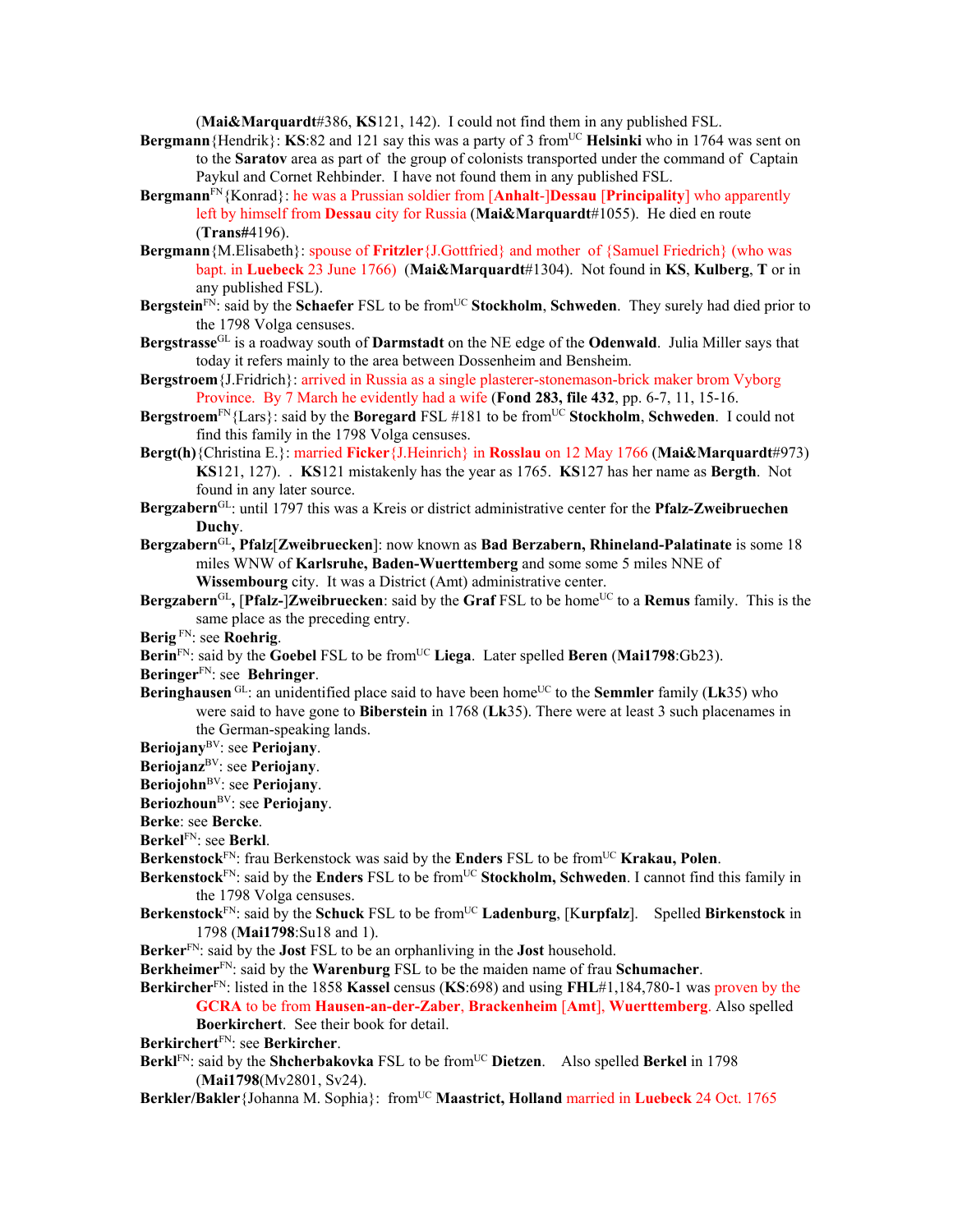**Pohl**{Hieronimus} (**Mai&Marquardt**#43). Not found in either **Kulberg** or **T**. By 27 Aug 1766 with an infant son they had settled at **Katharinenstadt** FSL #70, she said to be from **Hanau** 

**Berkus**FN: said by the **Goebel** FSL to be fromUC **Kage**(?), **Oesterreich**.

**Berlas**{Germes}: **Kulberg**87 said he was a single Catholic from<sup>UC</sup> Dettingen. I did not find him in T or in any FSL.

- **Berlatz**<sup>FN</sup>{Franzicus}: said by the **Katharinenstadt** FSL (#113) to be from<sup>UC</sup> Liege.
- **Berleburg**<sup>GL</sup>, [**Kur-**]**Koeln**: an unidentified place, said by the **Brabander** FSL to be home<sup>UC</sup> to a **Freude** family. The only Berleburg I can find was then not in **Kurkoeln**, but in **Wittgenstein-Berelburg County**. This county lay on the southern edge of **Westfalen Duchy** which did belong to **Kurkoeln**. This place is now Bad Berleburg some 20 miles NE of **Siegen** city.
- **Berlin**GL: in 1701 Berlin, situated in the **Mittlemark** section of **Kurbrandenburg** (then a wholly owned subsidiary of Prussia, became the capital of the new **Kingdom of Prussia**. Said by the **Belowescher Kolonien** FSL to be home<sup>UC</sup> to a **Zastro** family. Said by the **Boaro** FSL to be home<sup>UC</sup> to a **Kisauer**? family. Said by the **Brabander** FSL to be home<sup>UC</sup> to a Sendelbeck {J.Adam} family. Said by the Dietel FSL to be home<sup>UC</sup> to a David family. Said by the Kromm version of the **Jagodnaja Poljana** FSL to be home<sup>UC</sup> to a **Kreibel** man who came here later than the first settlers (p.137). Said by the **Jost** FSL to be home<sup>UC</sup> **Arnhold**, **Koch**, and possibly **Ries**? families. Said by the **Kano** FSL to be home<sup>UC</sup> to a **Thaumann**? family. Said by the **Katharinenstadt** FSL to be homeUC to **Schaumburg**, **Schulz**, **Viehrath**, and possibly **Steiner** families. Said by the **Kraft** FSL to be home<sup>UC</sup> to a **Lautahl** family. Said by the **Neidermonjou** FSL to be home<sup>UC</sup> to **Beitniz**, **Bert**?, **Bortdorf**?, and **Ulitz**? families. Said by the **Orlovskaya** FSL to be home<sup>UC</sup> to a **Burmeister** family. Said by the **Paulskaya** FSL to be home<sup>UC</sup> to **Blank**, **Michelis**, and **Mont** families. Said by the **Schaefer** FSL to be home<sup>UC</sup> to a **Maas** family. Said by the **Urbach** FSL to be home<sup>UC</sup> to frau **Wodischal**. Said by the **Warenburg** FSL to be home<sup>UC</sup> to a **Becht** family. In the 1760s, the city of Berlin was in the **Mittelmark** portion of the **Prussian** state of **Brandenburg**.
- **Berlin**<sup>GL</sup>, [**Kur-]Brandenburg**: said by the **Dobrinka** FSL to be home<sup>UC</sup> to a **Schintwelt**? family. Said by the **Katharinenstadt** FSL to be home<sup>UC</sup> to **Dubois**, and **Luhm** families. Said by the **Rosenheim** FSL to be home<sup>UC</sup> to a **Philipp** family.
- **Berlin**<sup>GL</sup>, **Mittelmark**, [**Kurbrandenburg**]: said by the **Katharinenstadt** FSL to be home<sup>UC</sup> to frau **Schwertz**.
- **Berlin**<sup>GL</sup>, [**Kurbrandenburg**], **Preussen** [**Kingdom**]: said by the **Kamenka** FSL to be home<sup>UC</sup> to a **Streitenberger** family. Said by the **Kautz** FSL to be the home<sup>UC</sup> of a **Lehm/Lem** family. Said by the **Kratzke** FSL to be home<sup>UC</sup> to a **Burgardt** family. Said by the **Merkel** FSL to be home<sup>UC</sup> to a Wegelin family. Said by the Schulz FSL to be home<sup>UC</sup> to Schroeder and Wittheft families. Said by the **Schwed** FSL to be home<sup>UC</sup> to **Fruehwald** and **Wittmann** families.
- **Berliner**FN{A. Katharina}: said by the **Buedingen** ML to be the maiden name of frau **Roetgers**{Adolph} [later of **Anton** #48] (**Mai&Marquardt**#551, **KS**151, 121).
- **Berling**: an unidentified place said by the Recruiter Beauregard's list to have been home to **Bettiggei**?{Franz}; Kuhlberg said this was in [**Kur**-]**Mainz** (**Lk**137, Kulberg). The only Berling I found was then not in **Kurmainz** but in **Lorraine Province**, **France**, 37 km SSE of **Sarreguemines.**
- Berlingen<sup>GL</sup>, **Kurmainz**: an unidentified place said by the **Brabander** FSL to be home<sup>UC</sup> to a **Volmer** family. There were Berlingens but none that I could find in Kurmainz lands.
- **Berlinger**FN: according to the **Buedingen** ML a **Berlinger** woman (origin not given) married in 1766 a **le Grand** man; the couple later went to **Kamenka**. Stumpp gives her birth date as 7 March 1729 (**Mai&Marquardt**#452).
- **Berlt**?<sup>GL</sup>, **Darmstadt**: an unidentified place said by the **Paulskaya** FSL to be home<sup>UC</sup> to a **Hahn** family.
- **Bermann**FN: both the 1816 **Kassel** census (#29) said this family came **Busenbach**, **Karlsruhe** [**Amt**], **Baden**. **KS**:223 and 392 listed them with no origin. Using **FHL**#1,258,007 item 1, the **GCRA** proved their origin in **Muehlhofen**, **Bergzabern** [**Amt**], **Rheinpfalz**. Also spelled **Permann**, **Perman**, and **Perrmann**.
- **Bermbach**<sup>GL</sup>: an unidentified place said by the **Kano** FSL to be home<sup>UC</sup> to an **Ehrlich**{J.Georg} family. There were at least 4 Bermbachs and 5 Bernbachs in the Germanies.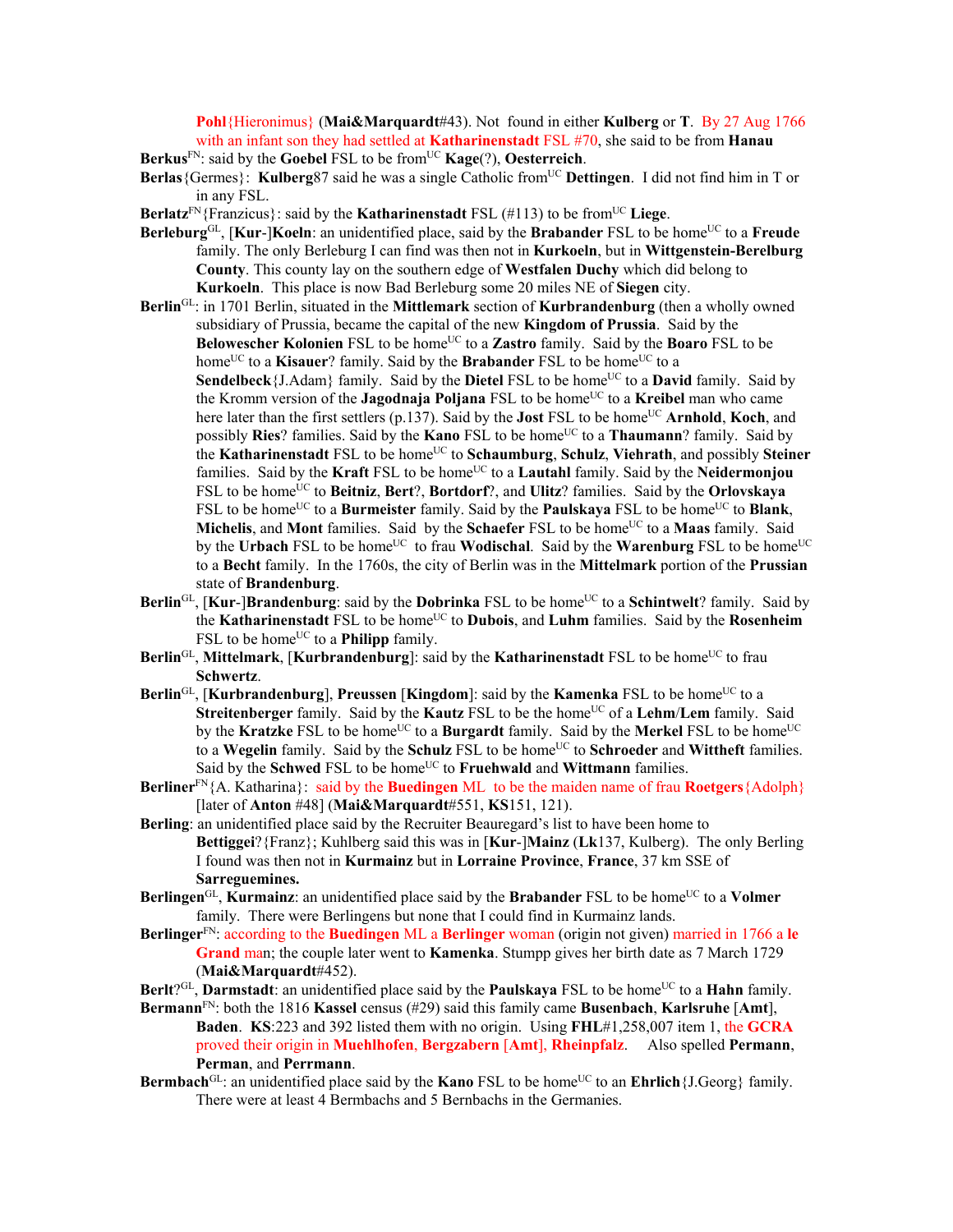**Bermel**, [**Kurmainz**]: is 22 miles WSW of **Koblenz** city and was said by the **Ober-Monjou** FSL to be homeUC to a **Wendemann/Wiedemann** family and possibly to their **Dreher**/**Trerin** step-children. Kuhlberg said this was in [**Kur**-]**Mainz**.

**Bermersheim**GL, see **Bommersheim** 

- **Bermet** FN: listed by both the 1816 **Kassel** census (#76) and **KS**:223 without origin. Also spelled **Perchert** and **Borschet**. See the **GCRA** book for more.
- **Bern**FN: see **Berns**.
- **Bern**?GL: is an unidentified place (said by Kuhlberg to be in **Hanau** [**County**]) said by the **Neidermonjou** FSL to be home<sup>UC</sup> to a **Merz** family
- **Bern/Bren**<sup>GL</sup>: an unidentified place said by the **Kratzke** FSL to be home<sup>UC</sup> to a **Steinkuhl** family. It might be Bern, **Switzerland**, but there are other possibilities.
- **Bern**<sup>GL</sup>, **Schweiz**: is some 59 miles SW of **Zuerich** city, and said by the **Enders** FSL to be home<sup>UC</sup> to a **Kraus** family. Gerhard Lang says that the **Steuber{**A.Maria} who married **Beideck** {J.Michael} was born in this Kanton c.1702.
- **Bernager**FN: see **Behringer**.
- **Bernard**<sup>FN</sup>: said by the **Hoelzel** FSL to be from<sup>UC</sup> **Remeling**?, **Luxembourg**. Spelled **Bergem** in 1797 and 1798 (**Mai1798**:Hz29 and Mv955).
- **Bernartice**GL, **Boehmen**: said by the **Orlovskaya** FSL to be home<sup>UC</sup> to a Frachtel family. There were several such place names in the Sudetenland; references to their parish registers can be found by entering **Pernartitz, Sudetenland** in google.
- **Bernbaum**<sup>GL</sup>: an unidentified place said by the **Belowescher Kolonien** FSL to be home<sup>UC</sup> to a **Heine** family.
- **Bernburg**GL, **Anhalt-Bernburg**: is 23 miles SSE of **Magdeburg** city.
- **Bernburg**<sup>GL</sup>, [Hessen-Darmstadt?]: an unidentified place said by the **Phillipsfeld** FSL to home<sup>UC</sup> to a **Reis**, and possibly to a **Bock** family. Kuhlberg said this was in **Hessen**. There is a Bernsburg 6 miles NW of **Alsfeld** town, which would then have been in **Hessen-Darmstadt Margraviate**.
- **Bernburg**, [Anhalt-Bernburg Duchy], a Sachsen [Duchy]: said by the Schaefer FSL to be home<sup>UC</sup> to frau **Herrmann**, formerly frau **Bolk**, and perhaps to the late Herr **Bolk** himself?
- **Berneburg**?<sup>GS</sup>: said by the **Paulskaya** FSL to be home<sup>UC</sup> to a **Grasshof** family. This may have been the **Boyneburg** [now spelled Berneburg] **Barony** of the **Fraenkischen Ritterkreis**, or it may have been **Bernburg**, short for the **Anhalt-Bernburg Principality**.
- **Berngards**(?)<sup>GL</sup>, **Fulda** [**Bishopric**]: said by the **Rothammel** FSL to be home<sup>UC</sup> to 3 **Degenhardt** orphans. This was **Bernhards** which is 3.6 miles NNE of **Fulda** city – **Sebastian Degenhardt** has proven the birth of two of the three siblings has been proven there, and has proven the names of their parents.
- **Bernhards**GL: see **Berngards**.
- **Bernhard/Bernhardt**<sup>FN</sup>{Claudius/Nicolaus}: said by the **Frank** FSL #39 to be from<sup>UC</sup> **Nazig**(?), **Gerene**(?), **Frankreich**. **Doris Evans** in the **CVGS** says that he was born in **Narich**, **Choren**, **France** in 1723. However a Google search suggests that this information seems to come from unsourced internet trees.
- **Bernhard**FN: settled, date unknown, in **Gueldendorf, Odessa**; family records found by **Curt Renz** in **Spechbach, Sinsheim parish, Baden**.
- **Bernhardt**<sup>FN</sup>: said by the **Keller** FSL to be from<sup>UC</sup> **Bodenheim**, **Kurmainz**.
- **Bernhardt**<sup>FN</sup>{A.Maria}: said by the **Koehler** FSL (#6) to be the maiden name of the wife of **Gareis**{Joseph}. She evidently was the widow of some **Wagner** man. **KS**129 says this couple left for **Leichtling** in 1766.
- **Bernhardt** FN: this orphan was said by the **Laub** FSL to living in the **Kagel** household.
- **Bernhard**<sup>FN</sup>: said by the **Leichtling** FSL to be from<sup>UC</sup> **Alzey** (no locality mentioned).

Bernhard<sup>FN</sup>: said by the Leichtling FSL to be from<sup>UC</sup> **Folkakh/Volkach**?.

Bernhardt<sup>FN</sup>: said by the **Neidermonjou** FSL to be from<sup>UC</sup> Wehr.

**Bernhard**<sup>FN</sup>: said by the **Rothammel** FSL to be from<sup>UC</sup> **Springen, Nassau**.

**Bernhardt**<sup>FN</sup> said by the **Schwab** FSL to be from<sup>UC</sup> **Elsbach**. I could not find this family in **Mai798**. **Bernhard**<sup>FN</sup>: this widow from<sup>UC</sup> **Nuernberg** married an **Ismann** man in 1766 in **Woehrd** 

(**Mai&Marquardt**#767, **KS**136); by 1768 this couple was in **Warenburg** FSL #67.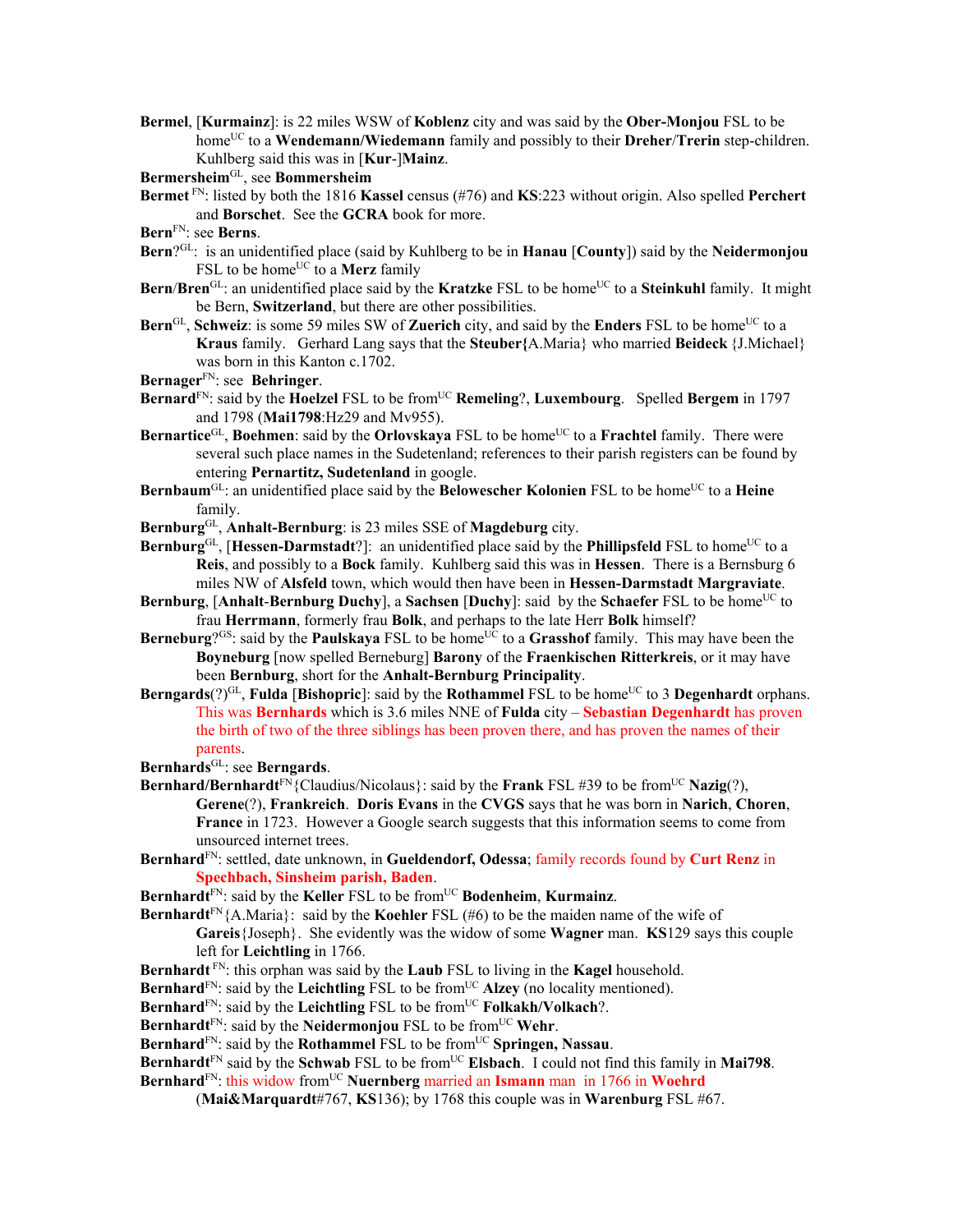- **Bernhardt**FN: said by the **Warenburg** FSL to be stepsons in the **Ismann** household. I could not find them in **Mai1798**.
- **Bernhard**{Margaretha}: married **Meinhard**{J.Georg} in **Luebeck** 10 June 1766 (**Mai&Marquardt**#102 & **KS**145). They may have been the couple, the wife being listed as {Anna}, who entered **Russia** in 12 Sept. 1766 (**Kulberg**4763)? Not found in **T** or in any published FSL.
- **Bernhardt**FN: this family name was found recorded in 1700s **Berstadt** parish records, and in **Herborn** marriage records 1762-1767; see **Flegel** trip.
- **Bernhard**FN: this family name was found recorded in **Tann** marriage records 1762-1767; see **Flegel** trip.
- **Bernhard**FN: also see **Bonegardt**.
- **Bernhardt**FN: these are interfiled above with **Bernhard**.
- **Bernhausen**GL, **Stuttgart** [**Amt**], **Wuerttemberg**: is some 8 miles S of **Stuttgart** city, and was mistakenly said by the 1816 **Glueckstal** census to be home<sup>UC</sup> to the **Nerz** family. See the **GCRA** book for more details.
- Bernhausen<sup>GL</sup>, Wuerttemberg: an unidentified place said by the Bangert FSL to home<sup>UC</sup> to a Deibert? family. This probably is the Bernhausen that is some 8 miles S of **Stuttgart**.
- **Bernitz**(?)<sup>FN</sup>: an unidentified place said by the **Bettinger** FSL to be home<sup>UC</sup> to a **Gaenzemueller** family. This may be Bernitz, **Saxony** some 29 miles ESE of **Leipzig**.
- **Bernkastel**GL, **Kurtrier:** today is called **Bernkastel-Kues** which lies 22 miles NE of **Trier** city It was said by the **Brabander** FSL to be home<sup>UC</sup> to a **Helske** family. Said by the **Cheisol** FSL to be home<sup>UC</sup> to.**Peter** and **Weinrich/Weirich** families. Said by the **Hoelzel** FSL to be home<sup>UC</sup> to a **Weiss** family. Said by the **Louis** FSL to be home<sup>UC</sup> to **Bauer**, **Hoch**, **Kumpallo**, and **Quint** families. Said by the **Schuck** FSL to be home<sup>UC</sup> to a **Regard/Gerhard**? family. Said by the Seewald FSL to be home<sup>UC</sup> to a **Pful?** family -- later spelling was **Puhl.**
- **Bernkastel-Kues**GL, see **Bernkastel.**
- **Berns/Bern/Behrens**FN: said by the **Cheisol** FSL to be fromUC **Liebau**, **Schlesien**. For 1798 see **Mai1798**:Ls36, 42, but also spelled **Bern** (Ls20) and **Behrens** (Ls35).
- Berns<sup>FN</sup>: said by the Enders FSL to be from<sup>UC</sup> Brenha. The family name in 1798 was spelled Behrens (**Mai1798**:En4,Rm10).
- **Berns**<sup>FN</sup>: frau Berns was said by the **Enders** FSL to be from<sup>UC</sup> **Zweibruecken** (no locality mentioned).
- Berns<sup>FN</sup>: said by the Stahl-am-Tarlyk FSL to be from<sup>UC</sup> Lonez?, Holstein [Duchy]. I could not find members of this family in **Mai1798**.
- **Bernsburg**GL: see **Bernburg**.
- **Bernsdorf**: said by the **Susannental** FSL to be home<sup>UC</sup> to a**Rumsch** family. Theere were at least 9 Bernsdorfs in the German-speaking lands.
- **Bernstein**<sup>GL</sup>: an unidentified place said by the **Boregard** FSL to be home<sup>UC</sup> to the **Gernieier**? family and possibly a **Mueller** family. There were at least 5 Bersteins in the Germanies: 1 in Prussia, 1 in Austria and 3 in Bavaria.
- **Berod**: said by the **Phillipsfeld** FSL #37 to be home to **Kaufmann**{Heinrich/J.H.} and by #38 to be home to **Metzger**{Baltasar}. This must actually have been **Olberode**.
- **Berod**, **Kurpfalz**: an unidentified place said by the **Ernestinendorf** FSL to be home<sup>UC</sup> to a **Lir/Lehr** family. There was a Berod, **Kurtrier**, nka Berod-bei-Wallmerod, 8 miles NW of **Limburg-ander-Lahn**.
- **Berolzheim**<sup>GL</sup>: an unidentified place said by the **Paulskaya** FSL to be home<sup>UC</sup> to a **Damwolf** family. There are at least 3 Berolzheim in the Germanies.
- **Berolzheim**GL: also see **Beisheim**.
- **Bersa**<sup>FN</sup>: said by the **Ober-Monjou** FSL to be from<sup>UC</sup> Leidendorf. Spelled Berzi and Bertz in 1798 (**Mai1798**:Wm16).
- **Bersancon, Frankreich**: an unidentifed place said by the **Franzosen** FSL to be home<sup>UC</sup> to a **Bagu** family. This probably is **Besancon** 76 miles WSW of **Basel** city,
- Bersch<sup>FN</sup>: said by the Cheisol FSL to be from<sup>UC</sup> Saarburg, [Kur-]Trier. For 1798 see Mai1798:Ls11, but also spelled **Bertsch** (Ls27, Mt31).

**Bersch<sup>FN</sup>:** said by the **Mariental** FSL to be from<sup>UC</sup> **Luxembourg** (no locality mentioned). **Bersch**: also go to **Pertsch**.

**Berschbach**, [**Luxembourg Duchy**]: is 9 miles N of **Luxembourg** city, and was said by the **Leitsinger**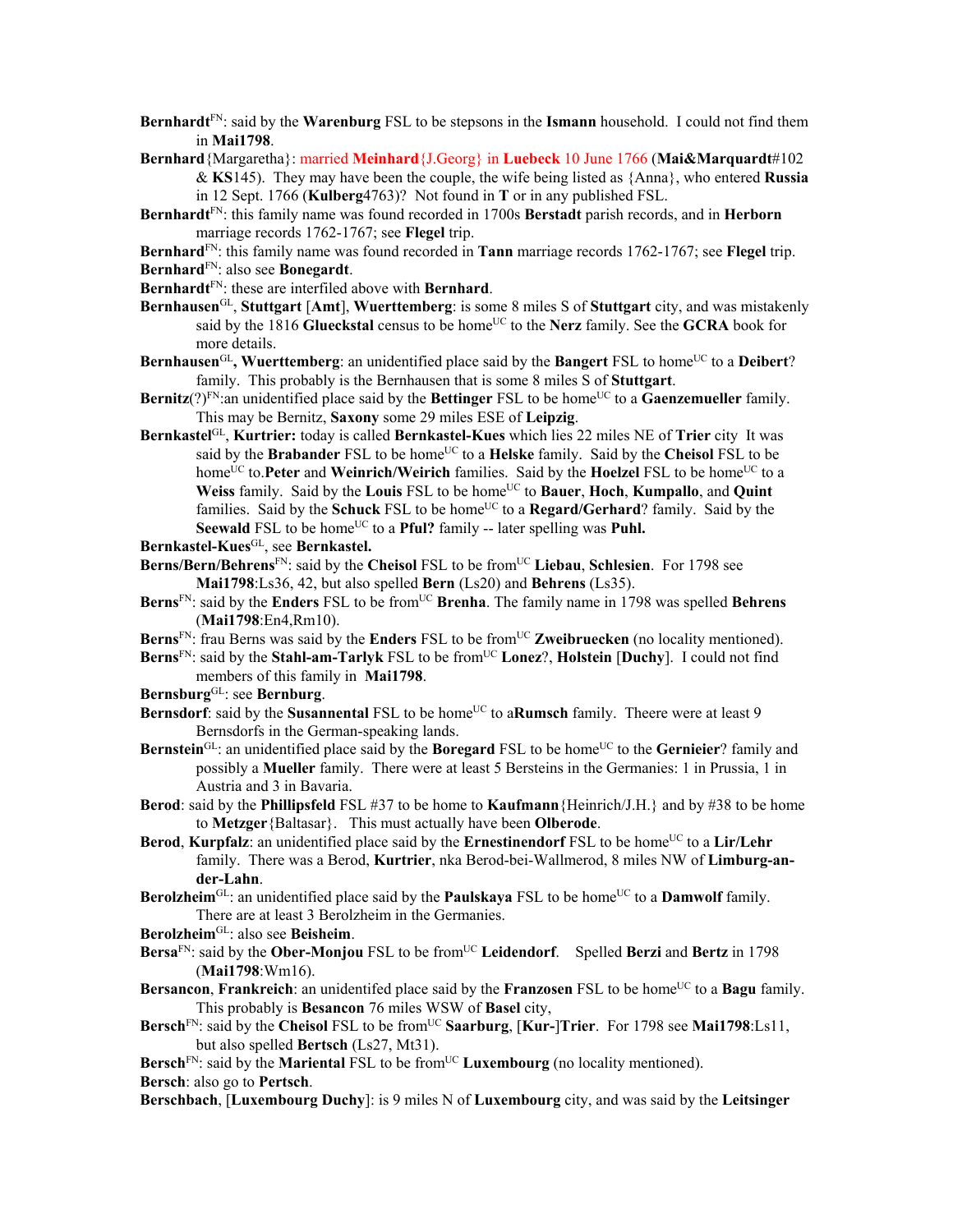FSL to be home<sup>UC</sup> to a **Goetschel** family.

- **Bersck**{M.Elizabetha}: On 18 July 1766 a newborn son was baptized to the Masts in **Luebeck**; frau Mast's maiden name was given as **Bersck**{M.Elisabetha} (**Mai&Marquardt**#1308). On 14 Sept. 1766 this couple without the son arrived in **Russia**, he being said to be from<sup>UC</sup> **Braunschweig** (**Kulberg**5665). Later in that year they took transport from **Oranienbaum** to the **Volga** but the wife died enroute (**T**335-336). By May 1765 with a new wife {A.Maria} he had settled in **Warenburg** FSL(#77) which said he was from<sup>UC</sup> **Walenkepr**?, [**Kur-**]Braunschweig. For 1793 and 1798 see **Mai1798**:Mv2994,Wr85,114 and St40.
- **Berson**FN: said **Person**.
- **Berstadt**<sup>GL</sup>: said by the **Neidermoniou** FSL to be home<sup>UC</sup> to a **Wenzel**{Peter} family. Kuhlberg said this was in **Hessen**. This must be the same as the next entry.
- **Berstadt**GL, **Nidda Amt**, **Hessen-Darmstadt**: is some 5 miles W of **Nidda** city and, said by the Kromm version of the **Jagodnaja Poljana** FSL to be near **Nidda** and home<sup>UC</sup> to a **Pfaffenroth** family (pp.30, 34). In 1972 the **Flegel**s found mention of the following families in 1700's church records here: **Asmuss, Bernhardt, Braefred, Dill, Doring, Hartzberger, Mauerer, Rath, Rau, Ruehl, Ruhlmann, Scherer, Schmidt, Schneider, Schreib, Storgk, and Wolff**.
- **Berstung**{Valentin}: **KS**121 says he left<sup>UC</sup> Seiferts near **Fulda** for Russia. I could not find him in any published FSL.
- Bert?<sup>FN</sup>: said by the Messer FSL to be from<sup>UC</sup> Isenburg (no locality mentioned
- Bert?<sup>FN</sup>: said by the **Neidermonjou** FSL to be from<sup>UC</sup> Berlin.
- **Bert**FN: this family name was found recorded in **Kroppach** marriage records 1762-1767; see **Flegel** trip.
- **Berthold** {Nikolaus}: **KS**121 says he left<sup>UC</sup> **Wallroth** near **Schluechtern** for Russia.
- Bertram<sup>FN</sup>: said by the Goebel FSL to be from<sup>UC</sup> Heddesbach, Kurmainz.
- **Bertram**<sup>FN</sup>: said by the **Hoelzel** FSL to be from<sup>UC</sup> **Augsburg** (no locality mentioned). I could not find this family in the 1798 Volga censuses.
- **Bertram**FN: said by the **Kraft** FSL to be fromUC **Giessen**, **Isenburg**.
- **Bertrand**FN: said by the **Franzosen** FSL to be fromUC **Bordeaux**, **Frankreich**.
- **Bertsch**FN: listed by the **Bergdorf** 1858 census (**KS**:665, 223) without origin. Origin in **Igelsloch** and **Zavelstein**, **Calw** [**Amt**], **Wuerttemberg** for him and his **Rexer** wife was proven by **GCRA** using marriage records from **Zavelstein** found in **FHL**(1,528,491). See their book for more details.
- **Bertsch**FN: also see **Bersch**.
- **Bertus**FN: see **Bartis**.
- **Bertz**FN: see **Bersa**.
- **Bertz**FN: this family name was found recorded in **Kirburg** marriage records 1762-1767; see **Flegel** trip.
- **Berwald**GL, **Tiegenhoff Amt**: now Niedzwiedzica, **Poland**, and was some 6.5 miles NW of **Tiegendorff** city. Said by the **Orloff** FSL to be home<sup>UC</sup> to the **Dueck** and **Reimer**{Jacob} families. . Said by the **Tiege** FSL to be homeUC to the **Isaac**{Franz and Peter} families. Also spelled **Berwalde** and **Baerwalde**.

**Berwalde**GL: see **Berwald**.

- **Berwangen, property of the Count from Helmstatt, Ritterlicher Knton Kraichgau, Schwaebisher Ritterkreis**: Berwangen in 17 km WNW of **Heilbronn** city said by Danish records to be home to **Dagen/Degen**{Martin} who settled in **Denmark**, and then, probably, in **Reinwald** FSL #20. This is the same place as the next entry, just some 50 years earlier.
- **Berwangen**GL, **Eppingen** [**Amt**], **Baden**: is 4 miles NE of **Eppingen** city, and was home to a **Geiger** family that settled in **Gueldendorf, Odessa**, and and was proven by the **GCRA** to be home to the **Koch** family that settled in **Kassel**.

**Berzi**FN: see **Bersa**.

- **Besancon, Frankreich**: is 74 miles WSW of **Basel** city, and said by the **Franzosen** FSL to be home<sup>UC</sup> to a **Gerau** family.
- **Beschel**FN: see **Prester**.
- **Bese/Boese**?<sup>FN</sup>: said by the **Merkel** FSL to be from<sup>UC</sup> Litikh/Littich(?), Saxony.
- **Beseke**(?)<sup>GL</sup>: an unidentified place said by the **Boaro** FSL to be home<sup>UC</sup> to **Leinhardt**? and **Meinhard** families.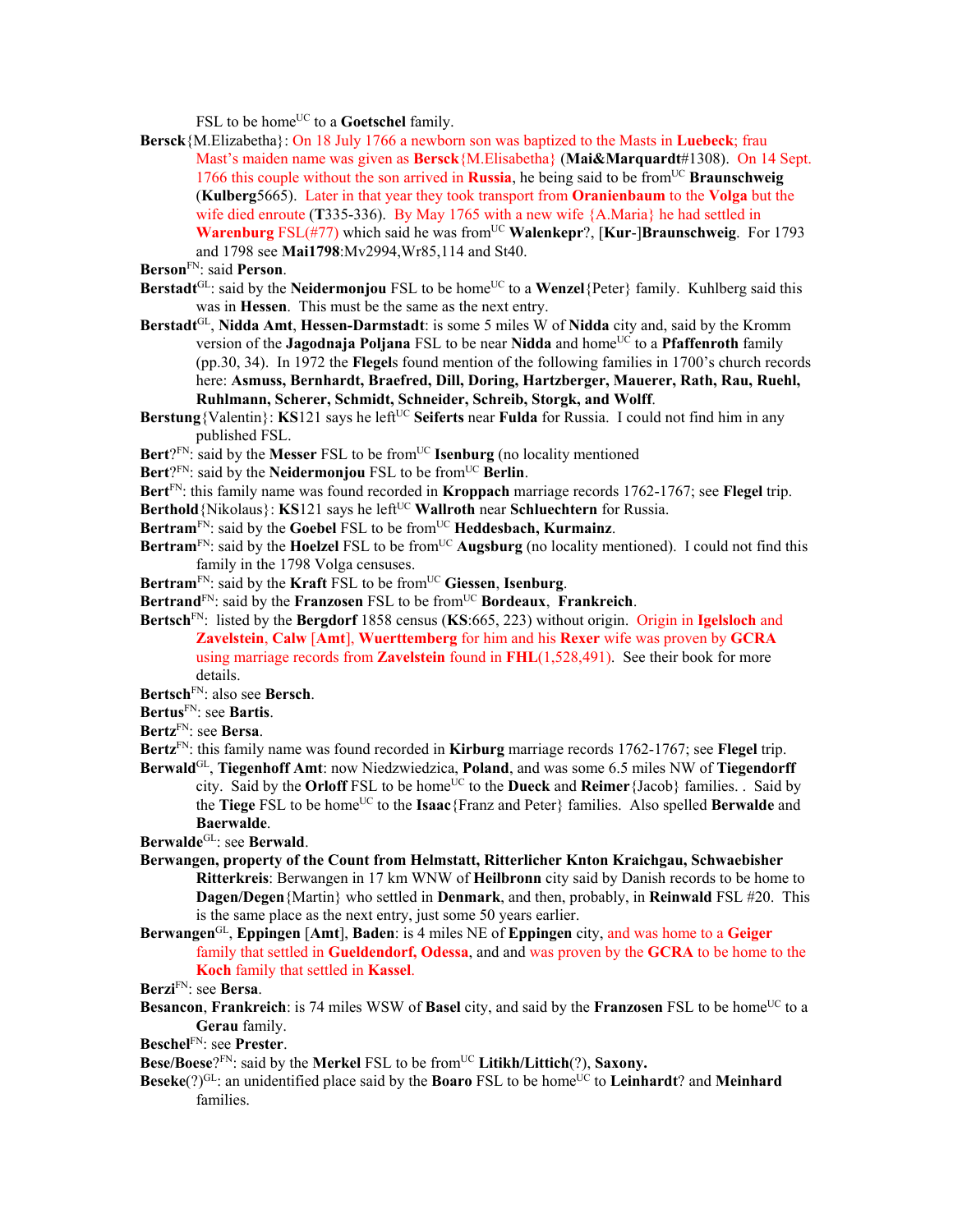**Beselich**<sup>GL</sup>, **Braunfels**: an unidentified place said by the **Goebel** FSL to be home<sup>UC</sup> to a **Krueger** family. **Besener**FN: see **Baessler**.

- **Besers**?<sup>GL</sup>: an unidentified place said by the **Ober-Monjou** FSL to be home<sup>UC</sup> to a **Bartis/Bertus** family. Kuhlberg said this was in [**Kur**-]**Mainz**. The Pleve book thought this might be **Besseringen**? but **Besseringen** was not in **Kurmainz**.
- **Besigheim**, **Ludwigsburg** [**Amt**], **Wuerttemberg**: is 7 miles NNW of **Ludwigsburg** town, and was proven by the **GCRA** to be home to **Pfeiffer**{Bernhard} who went to **Glueckstal**; see their book for detail.

**Besigheim**GL **Oberamt**, **Wuerttemberg**: is some 14 miles NNW of **Stuttgart, Baden-Wuerttemberg**.

**Besigheim** [Amt]<sup>GL</sup>, Wuerttemberg: is some 10 miles SSW of Heilbronn city, and was a District administrtive center.

**Besinger/Boesinger**<sup>FN</sup>: said by the **Preuss** FSL to be from<sup>UC</sup> **Florstadt.** 

**Bessan**, **Frankreich**: an unidentified place said by the **Franzosen** FSL to be home<sup>UC</sup> to **Oudot** and **Philippe** families. There were two Bessans N and E of Beziers.

- **Bessarabia:** a prime area of German settlement in southern Russia and the Ukraine. It is bounded by the Pruth and Dniester rivers as well as the Black Sea, and lay just west of the **Odessa** area villages.
- **Bessel**{Johann & Anna}: **Kulberg**0011 said that with 5 children they were from<sup>UC</sup> Polen.
- **Besseler** FN: see **Benseler** and go to **Besselt**.

**Besselt/Besseler/Baessler/ Bessler/Besener/Boehringer/Bauser**?FN {Andreas}: married **Helmlein{**Rosina**}** in **Rosslau** 18 June 1766 (**Mai&Marquardt**#1023). On 12 Sept 1766 **Besseler**{Andreas} and wife {Regina} arrived in **Russia**, he said to be from **Bamberg**  (**Kulberg**6202). Not found in **T**. By 11 Sept 1767 **Baessler**, wife and 1-yr old son had settled at **Hoelzel** FSL #3, he said to be from **Pettstadt**, **Bamberg** [**Bishopric**]. However, in 1798 the maiden name of frau **Bessler** was given as **Gelwein**{Regina} (**Mai1798**:Hz14), and his family name was given variously as **Bessler** (Hz23), **Beuler** (Sm2), **Boehringer** (Nk52), and possibly as **Bauser** (Dl42). In 1792 it was given as **Besener**(?) (Mv942).

- **Bessenbach, Bamberg [Bishopric]:** an unidentified place said by the **Leitsinger** FSL to be home<sup>UC</sup> to a **Dehlermann**/**Telemann**/**Telerman** family. There is a Bessenbach area just SE of **Aschaffenburg** city in what was then **Kurmainz**.
- **Besseringen**GL: was in **Kurtrier** some 18 miles S of **Trier** city.
- **Bessinger**FN: said by the **Stahl-am-Tarlyk** FSL to be fromUC **Atip**? , **Holstein** [**Duchy**]. For 1798 see **Mai1798**:St49 and 14).
- **Bessinger**FN: also see **Besinger.**
- **Bessler** FN: said by the **Orlovskaya** FSL to be the maiden name of frau **Vogel** (**Mai1798**:Or17).
- **Bessler**FN: also see **Baessler**.
- **Best**{A.Margaretha}: wife of **Speier**{J.Adam} of **Kind** and **Schaffhausen** (**Mai1798**:Mv1273).
- Best<sup>FN</sup>: said by the **Paulskaya** FSL to be from<sup>UC</sup> **Fuerth**?. I could not find this family in the 1798 Volga censuses.
- **Best**<sup>FN</sup>{Heinrich}: arrived in Russia 18 June 1766 said to be from<sup>UC</sup> **Pfalz** with wife {Anna} and 5 children ages 3 to 11. (**Kulberg**#1007). The **Hinckel**{Carl} family was at #1008! Neither family listed in **Kulberg** nor in any published FSL.
- **Best**<sup>FN</sup>{J.Adam}: said by the **Schlitz** ML to be the son of {J.Georg} from<sup>UC</sup> "**Russbach** in the baronial district of **Duengen**" married 22 April 1766 **Stab** {Ottilia E.) from<sup>UC</sup> "**Russbach** in the district of **Duengen**" (**Mai&Marquardt**#748 & **KS**165a). Not found elsewhere in **KS**, or in **Kulberg** or **T**, or in any published FSL. I have seen no evidence that this couple survived the trip to Russia.
- **Best**FN{Maria}: recorded as a godparent at the 11 May 1766 **Luebeck** baptism of **Hinckel**{A.Maria} daughter of {J.Carl} and **Schreiner**{A.Maria} (**Mai&Marquardt**#1352). Not found in **Kulberg**, T, or in any published FSL.

**Best**{Christina Margaretha}: married **Reiszner**{Paul} in **Luebeck** on 12 June 1766 (**Mai&Marquardt**#79). On 12 Sept 1766 they arrived in Russia (**Kulberg**4815). Later they took transport from **Oranienbaum** to the **Volga**, her name being given as {Catharina} (**T**3971-3972). I did not find them in **KS**, in any published FSL or in **Mai1798**.

**Bester**<sup>FN</sup>: said by the **Katharinenstadt** FSL to be from<sup>UC</sup> **Mainz** (no locality mentioned).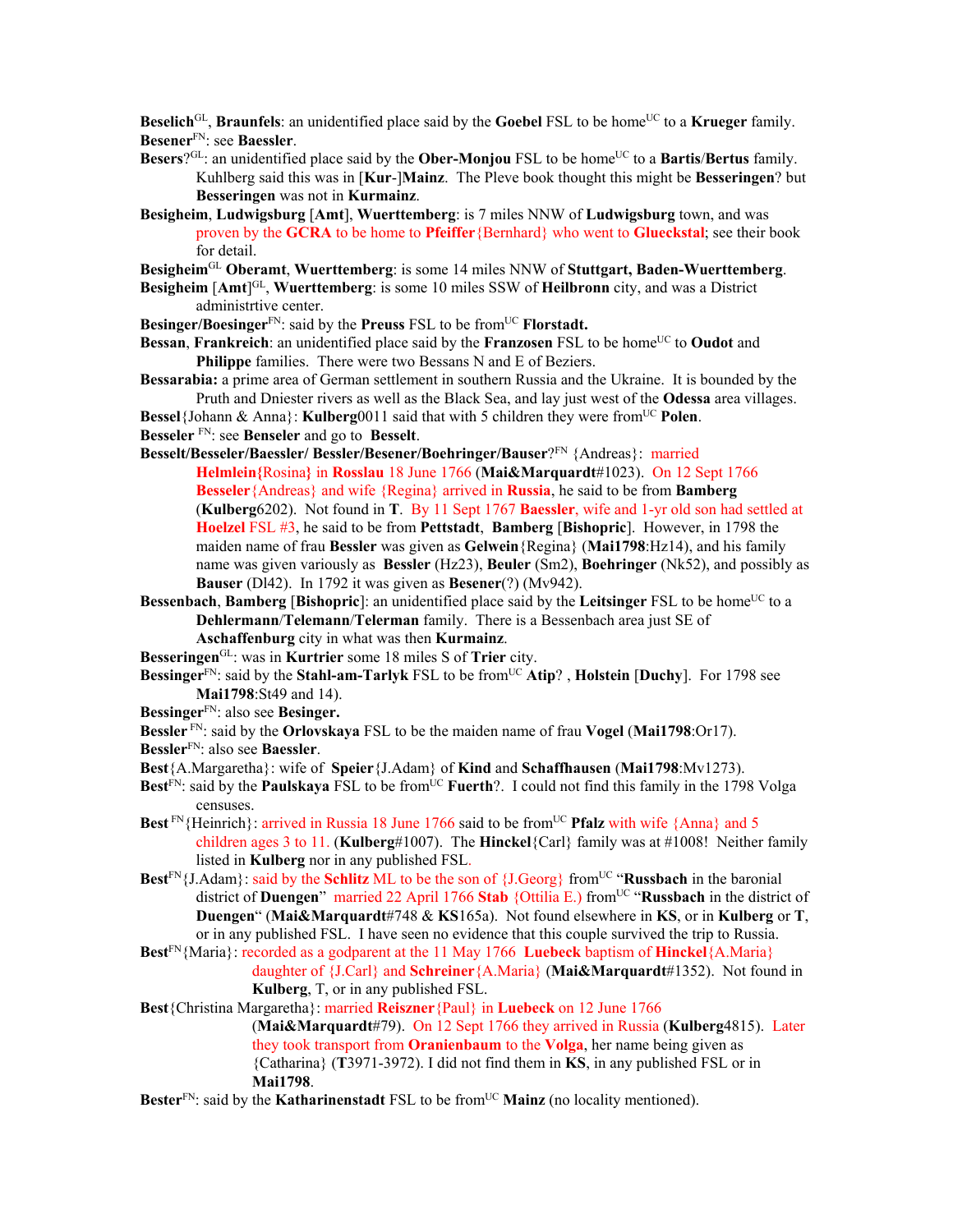**Beswara**(?)GL: see **Bieswang**.

**Bethge**?FN: see **Bethke**.

- **Bethke/Bethge**?<sup>FN</sup>: said by the **Belowescher Kolonien** FSL to be from<sup>UC</sup> **Landsberg** and to have married in **Oranienbaum** a **Bruner** daughter from **Darmstadt**.
- **Betz**{Johann}: the Pleve transcription of **Stahl-am-Karaman** FSL (#11) says he was from<sup>UC</sup> **Stuttgart**, **Wuerttemberg Duchy**. The first transcription of that FSL spelled his name **Pets**.
- **Bettant?, Frankreich:** an unidentified place said by the **Franzosen** FSL to be home<sup>UC</sup> to a **Lemaire**{Brian} family. There was a Bettant 28 miles NE of **Lyon** city.
- **Bettbach**{J.Heinrich}: left<sup>UC</sup> **Rinderbuegen** near **Buedingen** for Russia (**KS**123).
- **Bettenhaeuser**<sup>FN</sup>: said by the **Koehler** FSL to be from<sup>UC</sup> **Gruenau**. The family name was spelled **Bettinheiser** in 1798 (**Mai1798**:Kl91).
- Bettenhausen?<sup>GL</sup>, **Kurmainz**: an unidentified place said by the **Keller** FSL to be home<sup>UC</sup> to a **Riebel** family.
- **Bettenheuser**FN: said by the **Koehler** FSL to be the maiden name of frau **Just**.
- **Bettheusen**FN: said by the **Urbach** FSL to have been step-daughters in the **Eichhorn** household. Spelled **Pekheisen**? in 1798 (**Mai1798**:Ur20 and Sk40).
- Betther<sup>FN</sup>: said by the **Boregard** FSL to be from<sup>UC</sup> **Brachwitz**. Spelled **Boettcher** in 1798 (**Mai1798**:Bo7,16).
- **Bettiggei**?{Franz}: said by the Recruiter Beauregard's list to have been from **Berling**? and to have gone to **Zug** in 1768 (**L**k137); so they must have been among the **Zug** first settler familes. Kuhlberg said this place wa in [**Kur**]**mainz**.
- **Bettinger**FN**:** said by the **Bettinger** FSL to be fromUC **Dresden**, **Sachsen**, with a **Martin** orphan in the household. This Bettinger family was mentioned in 1787 (**Mai1798**:Mv237) but I could not find them in **Mai1798**es.
- **Bettinger**VV (aka **Baratayevka, Baratajewka**) is a German village of mixed religions on the eastern side of the Volga. Its FSL is now published in Pleve, Einwanderung …, vol.I, pp. 131-138. Places in italics are from Kuhlberg records. According to this, the first settlers were from the following places with the family names shown here in parens. The number with the name is their household number in the FSL:
	- from **Ansbach** [**Margraviate**]: (**Rosemann**7);
	- from **Auschenburg**(?), *Hessen*: (**Hoffmann**15);
	- from **Bernitz**(?): (**Gaenzemueller**35);
	- from **Braun**: (**Weichelt**/**Weichel**/**Wechel**30);
	- from **Burg Gemuenden**: (**Spitz**18);
	- from [**Hessen**-]**Darmstadt** [**Landgraviate**]: (**Marx**17);
	- from [**Anhalt**-] **Dessau** [**Principality**]: (**Lehmann**21);
	- from **Dresden**, [**Kur**-]**Sachsen**: (**Bettinger**1, **Gerhardt/Gerhard**25, and possibly **Martin**1a);
	- from **Gerthausen**: (**Seibel**23);
	- from **Gilbstett**(?): (**Wachtel**8);
	- from **England**: (**Paul**34);
	- from **Hilpoltstein**(?): (**Genlein/Henlein**?29);
	- from **Kiel**: (**Busch**20 and perhaps **Wilke**?/**Welker**20a);
	- from **Klingen**: (**Krege**/**Kreh**14);
	- from **Krasensahl**, *Mecklenburg*: (**Mann**2);
	- from **Lehn**: (**Erbs**26);
	- from **Leppin**(?): (**Schertz/Scherz**32);
	- from **Lingenau**: (**Krege**/**Kreh**13);
	- from **Lobbese**: (**Benecke**5);
	- from **Marburg**, [**Hessen**-**Kassel Landgraviate**]: (**Eckhardt**24);
	- from **Meilberg**: (**Hildebrandt**19 and perhaps **Lehmann**19a);
	- from **Moens**, **Holstein** [**Duchy**]: (**Felker**27);
	- from **No Origin Given**: ( **Pille**12);
	- from **Nuernberg** [**Imperial City**]: (**Conrad**31, **Hahn**16);
	- from **Nussdorf**: (**Kenner**9);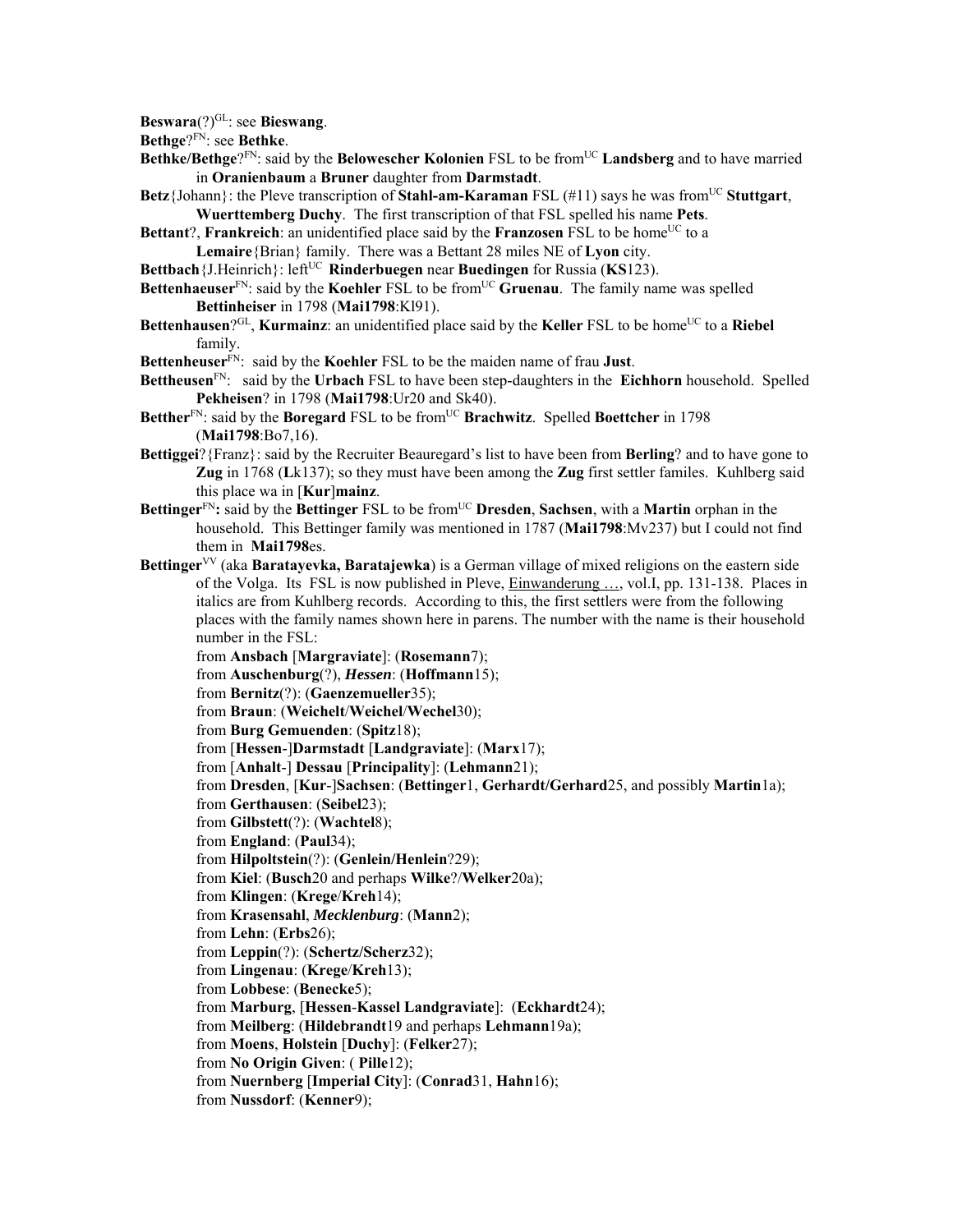- from **Ochsenfurt**, [**Anhalt**-]**Dessau** [**Principality**]: (**Schlehe**/**Schley**11 and possibly **Richter**11a);
- from **Schel[ch]erchen**(?), [**Kur**-]**Sachsen**: (**Berg**28);
- from **Segeberg**: (**Tenne**/**Denke**3);
- from **Stralsund**: (**Buttler**/**Putler**/**Tumler**10);
- from **Strebendorf**: (**Gelm/Helm**?22);
- from **Undeit**: (**Sitz**33);
- from **Waldgirmes,** [**Hessen**-]**Darmstadt** [**Landgraviate**]: (**Feiling**6);
- from **Wittendorf**: (**Danecker**/**Daenneker**4 and possibly **Richter**4a);
- other possible **Bettinger** first settlers: **Grummet**{Gottfried}, **Ramsauer**{Johann}, and **Wenzel**{Christian}.
- **Bettinheiser**FN: see **Bettenhaeuser**.
- **Betz**FN: said by the **Dehler** FSL to be fromUC **Forchheim**, **Bamberg** [**Bishopric**]. For 1798 see **1798Mai**:Dl27.
- Betz<sup>FN</sup> said by the **Frank** FSL to be from<sup>UC</sup> Ochsenbach, Wuerttemberg.
- **Betz**<sup>FN</sup>: said by the **Kolb** FSL to be from<sup>UC</sup> **Ruesselsheim, Hessenburg** $(?)$ .
- Betz<sup>FN</sup>: said by the **Kraft** FSL to be from<sup>UC</sup> Lieblos, Isenburg.
- Betz<sup>FN</sup>: said by the Messer FSL to be from<sup>UC</sup> **Isenburg** (no locality mentioned). In 1798 the wife's maiden name was given as **Bauer** (**Mai1798**:Ms33).
- Betz<sup>FN</sup>: said by the **Moor** FSL to be from<sup>UC</sup> **Isenburg** (no locality mentioned).
- **Betz**FN: said by the **Neidermonjou** FSL to be fromUC **Reinberg**. For 1798 see **Mai1798**: Nm02, 46.
- **Betz**<sup>FN</sup>: said by the **Norka** FSL to be from<sup>UC</sup> **Isenburg** (no locality mentioned). For 1798 see **Mai1798**:Nr98.
- Betz<sup>FN</sup>: said by the Ober-Monjou FSL to be from<sup>UC</sup> Zeisdorf, [Kursachsen?]. For 1798 see **Mai1798**:Om60.
- **Betz**FN: **KS**121 says they left **Streitberg** near **Gelnhausen** in 1766.
- **Betz**FN: also see **Batz** and **Belz**.
- **Betzold**FN: see **Bezold**.
- **Beudnitz**{J. Christian}: born in<sup>UC</sup> **Berlin** married **Meyer**{A.Catharina} from<sup>UC</sup> the area of **Voitgtland** 17 July 1766 in **Luebeck** (**Mai&Marquardt**#267). Not found in **KS**, **Kulberg**, **T**, or in any published FSL.
- **Beueren**: an unidentified place said by the 1763 baptismal record of a relative in **Lollar** to be home to **Braun**{J.Henrich}.
- **Beuhler**{Johannetta E.}: fromUC **Flonheim**, married **Becker**{Philipp} in **Friedberg** on 19 April 1766 (**Mai&Marquardt**#319).
- **Beuler**FN: see **Baessler**.
- **Beuna**GL, [**Kursachsen**]: is some 10 miles S of **Halle** city, and said by the **Paulskaya** FSL to be home<sup>UC</sup> to a **Pottof**? family.
- **Beuna**?, [**Kur-**]Sachsen: said by the Schwab FSL to be home<sup>UC</sup> to the Beig family. Same place ass the previous entry.
- **Beuschinger**<sup>FN</sup>: said by the **Seelmann** FSL to be from<sup>UC</sup> **Landshut**, [**Kurbayern**?]. I did not locate them or any descendants in **Mai1798**.
- **Beuss**<sup>FN</sup>: said by the **Katharinenstadt** FSL to be from<sup>UC</sup> **Amsterdam**, **Holland** with a **Hench** wife from<sup>UC</sup> **Anhalt-Zerbst**.
- **Beussel**{Margaretha}: wife of **Hoessel**{J.Sigmund} and mother of daughter {Margretha Sophia} baptized in **Luebeck** on 18 August 1764 (**Mai&Marquardt**#1337). Not found in **KS**, **Kulberg**, **T**, or in any published FSL.
- **Beussert**<sup>FN</sup>: said by the **Katharinenstadt** FSL to be from<sup>UC</sup> **Breslau**, **Schlesien** with a **Wilk** wife from<sup>UC</sup> **Hamburg**. Later spelled **Beisert**.
- **Beutel/Boitel**FN{Conrad,Johannes}: said by the **Jagodnaja Poljana** FSL (households 24, and 25) to be fromUC **Nidda**. Kromm says they were from **Wallernhausen, Nidda**. The **Buedingen** ML says two of these Beutel men were from<sup>UC</sup> Wallernhausen (near Buedingen per Stumpp); one, Conrad, married 26 June 1766 **Ludwig** {Eliesabetha} fromUC **Unterschmidt** (near **Nidda** per Stumpp) (**Mai&Marquardt**#715) and the second, {Johannes}, married 27 June 1766 **Stang** {Friedericka Eliesabetha}also fromUC **Wallernhausen** (**Mai&Marquardt**#719). According to St.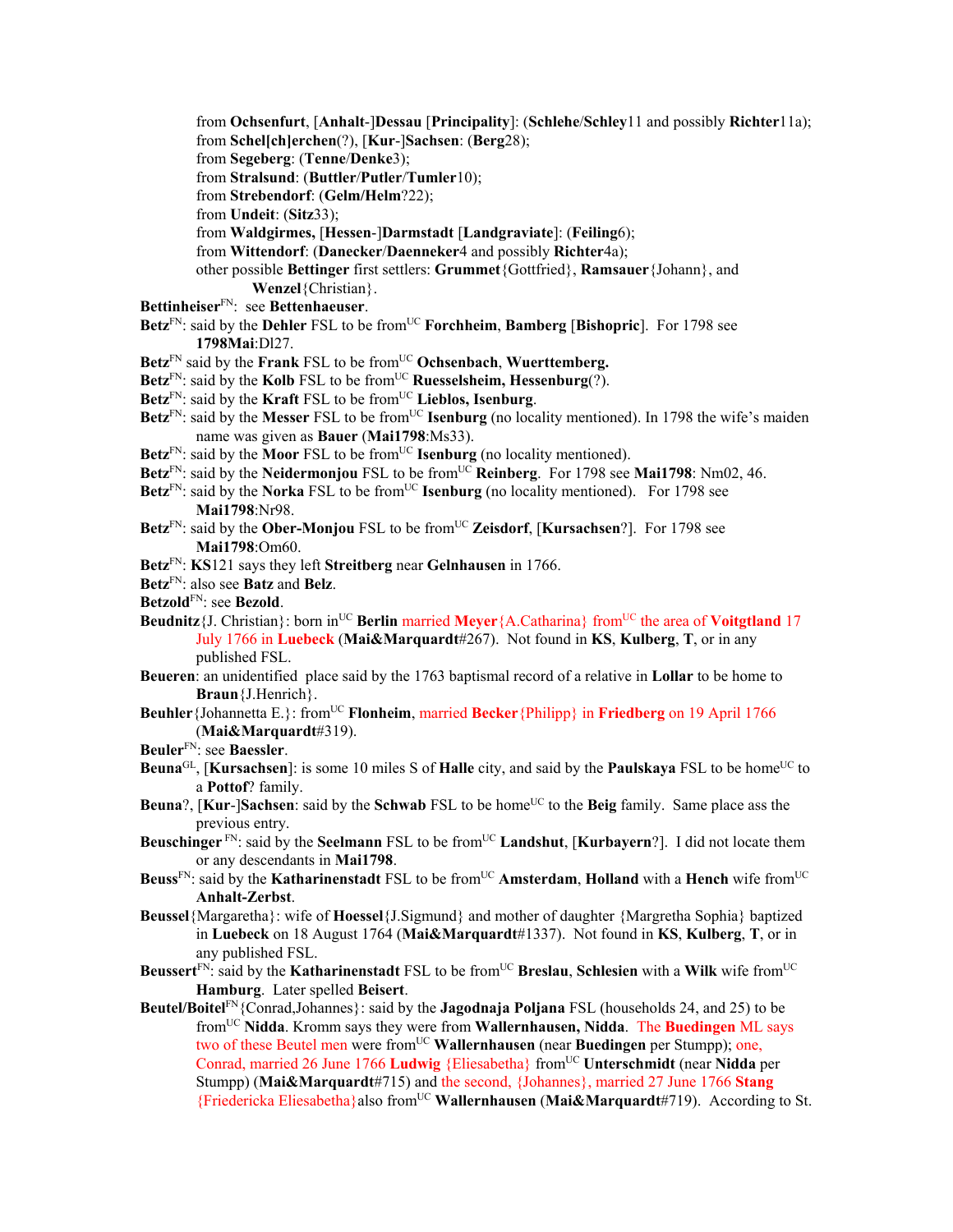Jacob's Lutheran, **Luebeck**, the third, **Boitel** man {Johann Heinrich}, from<sup>UC</sup> [Hessen-]**Darmstadt** [**Landgraviate**] married **Gerlitz** {M.Elisabeth} fromUC the same area 29 July 1766; later the couple went to **Jagodnaja Poljana** (**Mai&Marquardt**#270).

- **Beutel**FN{Conrad/Konrad}: fromUC **Wallernhausen** married **Ludwig** {Eliesabetha} in **Luebeck** 26 June 1766; Kromm said he was fromUC **Wallernhausen, Nidda**, which **KS**121 said was near **Buedingen** (**Mai&Marquardt**#714). **KS**121 said they were heading for **Yagodnaya Polyana**. This couple (he fromUC **Darmstadt**) arrived in **Russia** 13 Sept. 1766 (**Kulberg**6217). Not found in **T**. This couple had by Sept 1767 settled in **Jagodnaya Poljana** #24, which said he was fromUC **Nidda**.
- **Beutel/Boitel/Bott**FN{J.Heinrich/Hinrich}: fromUC [**Hessen**-]**Darmstadt** [**Landgraviate**] married **Gerlitz**{M.Elisabeth} in **Luebeck** 29 July 1766; Kromm said he was from<sup>UC</sup> Wallernhausen, **Nidda**, which **KS**121 said was near **Buedingen** (**Mai&Marquardt**#270). **KS**121 said they were heading for **Yagodnaya Polyana**. This **Bott** couple (he from<sup>UC</sup> **Darmstadt**) arrived in **Russia** 10 August 1766 (**Kulberg**4869). Not found in **T**. Listed as **Beutel** with wife as {Anna E.}, this couple had by Sept 1767 settled in **Jagodnaya Poljana** #51, which said he was fromUC **Nidda**.
- **Beutel**FN{Johannes}: fromUC **Wallernhausen** married **Stang** {Friedericka Eliesabetha}in **Luebeck** 27 June 1766; Kromm said he was fromUC **Wallernhausen, Nidda**, which **KS**121 said was near **Buedingen** (**Mai&Marquardt**#719). KS121 said they were heading for **Yagodnaya Polyana**. This **Bott** couple (he fromUC **Darmstadt**) arrived in **Russia** 13 Sept. 1766 (**Kulberg**6217). Not found in **T**. This couple had by Sept 1767 settled in **Jagodnaya Poljana** #25, which said he was fromUC **Nidda**.

**Beydeck** FN: see **Beideck**.

**Beydick** FN: see **Beideck**.

**Beyer**FN: filed with **Beier**.

**Beyerle**{M.Gertraud}: Catholic daughter of {Melchior} fromUC **Baden, Switzerland** married in **Woehrd** on 30 April 1766 **Braunauer** {Carl Joseph} son of {J.Gg.} of<sup>UC</sup> Gelheim near **Mannheim** 

**(Mai&Marquardt**#785 & **KS**123). I could not find them in **Kulberg**, **T** or in any published FSL. **Beyger** FN: see **Beichert.** 

- **Beyl**{J.Jost}: **KS**121 says he, his wife and one child left<sup>UC</sup> **Wolfenhausen** near **Weilburg** in 1766. I could not find them in any FSL.
- **Bezold** {J.Simon}: he was son of {J.Mich.} from<sup>UC</sup> Dettendorf near **Neustadt-an-der-Aisch** and married in **Woehrd** on 7 May 1766 **Franzel**{M.Dorothea} from<sup>UC</sup> **Bayersdorf** (**KS**121 and **Mai&Marquardt**#797). Not listed in **Kulberg**, **T** or **Mai**1798. But his wife, widowed and remarried was in **Grimm** 1798 #10.
- Bezolt<sup>FN</sup> said by the **Frank** FSL to be from<sup>UC</sup> Suhl, Sachsen.
- **Biag**?/**Blag**?, **Isenburg**: an unidentified place said by the **Reinwald** FSL to be home<sup>UC</sup> to frau **Jung**.
- **Bianki**{Peter}: **KS**:82 and 122 say he was a catholic from<sup>UC</sup> Italy who in 1764 was sent on to the **Saratov** area as part of the group of colonists transported under the command of Captain Paykul and Cornet Rehbinder. I have not found him in any published FSL.

**Biber**FN: see **Bieber**.

- **Biberach**<sup>GS</sup>: said by the **Brabander** FSL to be home<sup>UC</sup> to a **Feck** family. Said by Kuhlberg to be in **Schwaben**. This probably is Biberach Imperial City some 22 miles SSW of **Ulm** city.
- **Biberach**<sup>GL</sup>, **Wuerttemberg**: an unidentified place said by the 1816 **Glueckstal** census to be home<sup>UC</sup> to the **Buehrer** family. Very likely by now Biberach Imperial City had passed into Wuerttemberg hands.

**Biberau**: see **Biebereau**.

- **Bibern/Biberach**<sup>GS</sup>: an unidentified state (no locality mentioned) said by the **Norka** FSL to be home<sup>UC</sup> to a **Joch/Yost** family. This likely was Biberach Imperial City.
- **Biberstein**VV (aka **Georgievka**, **Georgiewka**, **Glarus**): a Lutheran colony founded in 1767, moved in 1770, on the eastern side of the Volga river not far from **Schaffhausen**. To the best of my knowledge no copy of its First Settlers' List has been found and published. Anyone learning of such a document, please let us know immediately. However there are some very likely first settler families:

**Semmler**{A.Veronika}, **Tire**{J.Georg}, **Zahn**{LudwigWilhelm}.